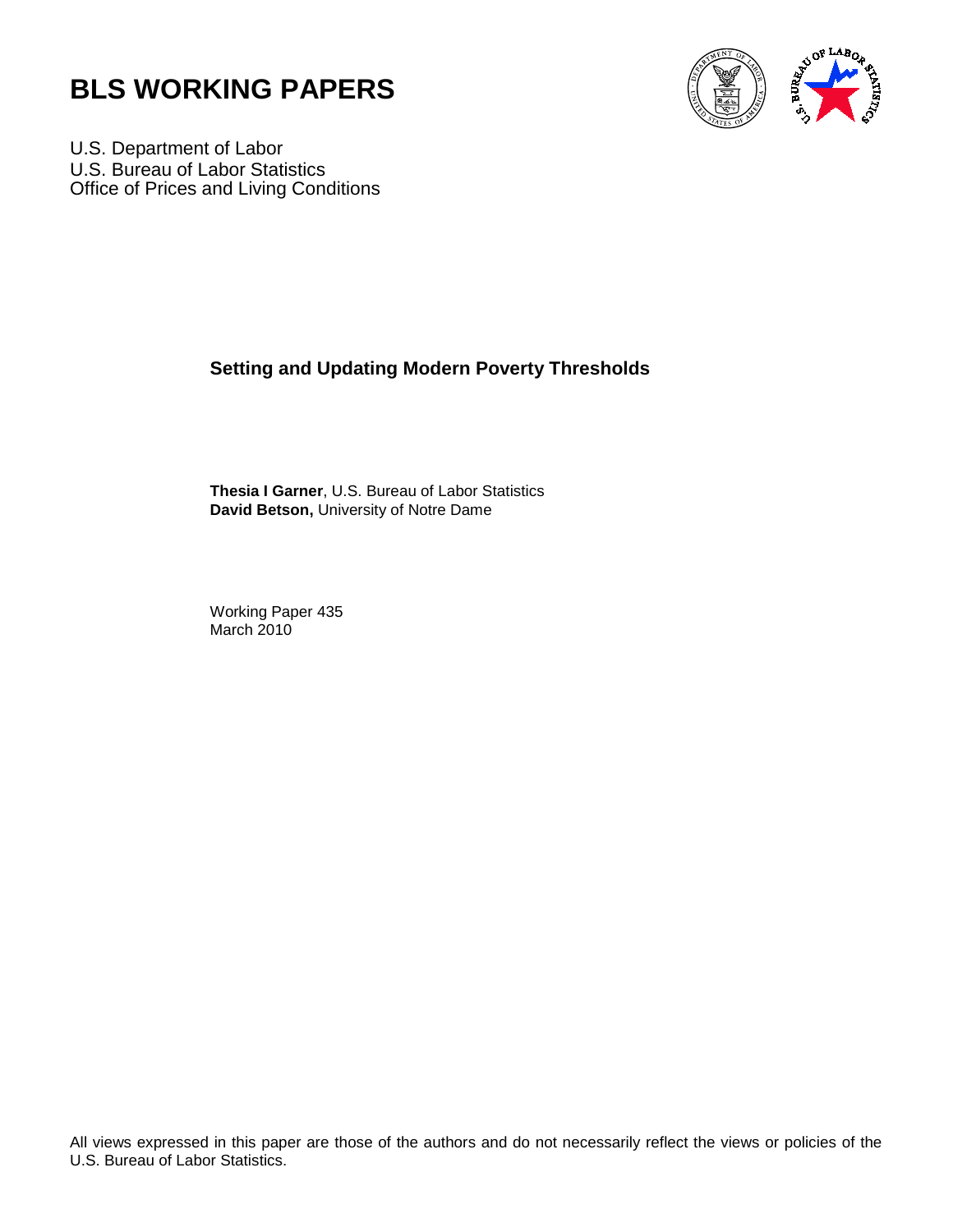# **Setting and Updating Modern Poverty Thresholds**

Thesia I Garner<sup>1</sup> and David Betson<sup>2</sup>

1 Division of Price and Index Number Research Bureau of Labor Statistics (BLS) Massachusetts Ave NE, Washington, DC 20212 Phone: (202) 691-6576 *Email*: Garner.Thesia@BLS.gov

2 Department of Economics and Policy Studies University of Notre Dame 404 Decio Faculty Hall Notre Dame, IN 46556 Phone: (574) 631-5068 *Email*: David.M.Betson.1@nd.edu

Submitted to BLS Working Paper Series: March 3, 2010

*Keywords*: poverty measurement, expenditures, rental equivalence, subsidized housing ABSTRACT

This research compares median-based thresholds with ones based on the  $33<sub>rd</sub>$  percentile using Consumer Expenditure Interview Survey (CE) data from 2004 quarter one through 2009 quarter one. Thresholds for reference families are produced using two different approaches: (1) calculating the thresholds based on the expenditure records of reference families composed of two adults with two children; and (2) calculating the thresholds using expenditures from all consumer units participating in the CE, but first converting their expenditures into adult equivalent value using the three-parameter equivalence scale before identifying the median and percentile values. Different updating mechanisms examined include: (1) an annual recalculation of the  $33<sub>rd</sub>$  percentile of the reference family's outlays on FCSU, and (2) changes in the reference family's median spending or consumption based on needs. Thresholds, based on spending and consumption concepts to value needs for food, clothing, shelter, and utilities (FCSU), are produced.

\_\_\_\_\_\_\_\_\_\_\_\_\_\_\_\_\_\_\_\_\_\_\_\_\_\_\_\_\_\_\_\_\_\_\_\_\_\_\_\_\_\_\_\_\_\_\_\_\_\_\_\_\_\_\_\_\_\_\_\_\_\_\_\_\_\_\_\_\_\_\_\_\_\_\_\_\_\_\_\_\_\_\_\_\_\_

#### *Acknowledgements and Disclaimer*

An earlier version of this paper was presented at the Annual Meeting of the Allied Social Science Associations (ASSA) in Atlanta, Georgia, January 3, 2010 during the Society of Government Economists Session (SGE) on "Measuring Poverty in the U.S.: Changing the Official Statistic." We thank Barbara Bergmann and Sheldon Danziger, as discussants, and other participants in the SGE session for their helpful comments and suggestions. We also appreciate the comments of attendees at the2009 Brookings Meeting on poverty measurement, Randy Verbrugge of the Bureau of Labor Statistics (BLS), Tony Yezer of George Washington University, and many others who have shared their thoughts and ideas with us as we explore how to optimally account for non-market valued shelter in poverty thresholds. All views expressed in this paper are ours and do not reflect the views or policies of the BLS, the views of other BLS staff members, or the view or policies of the University of Notre Dame or staff therein. We, the authors, are responsible for any errors in this work.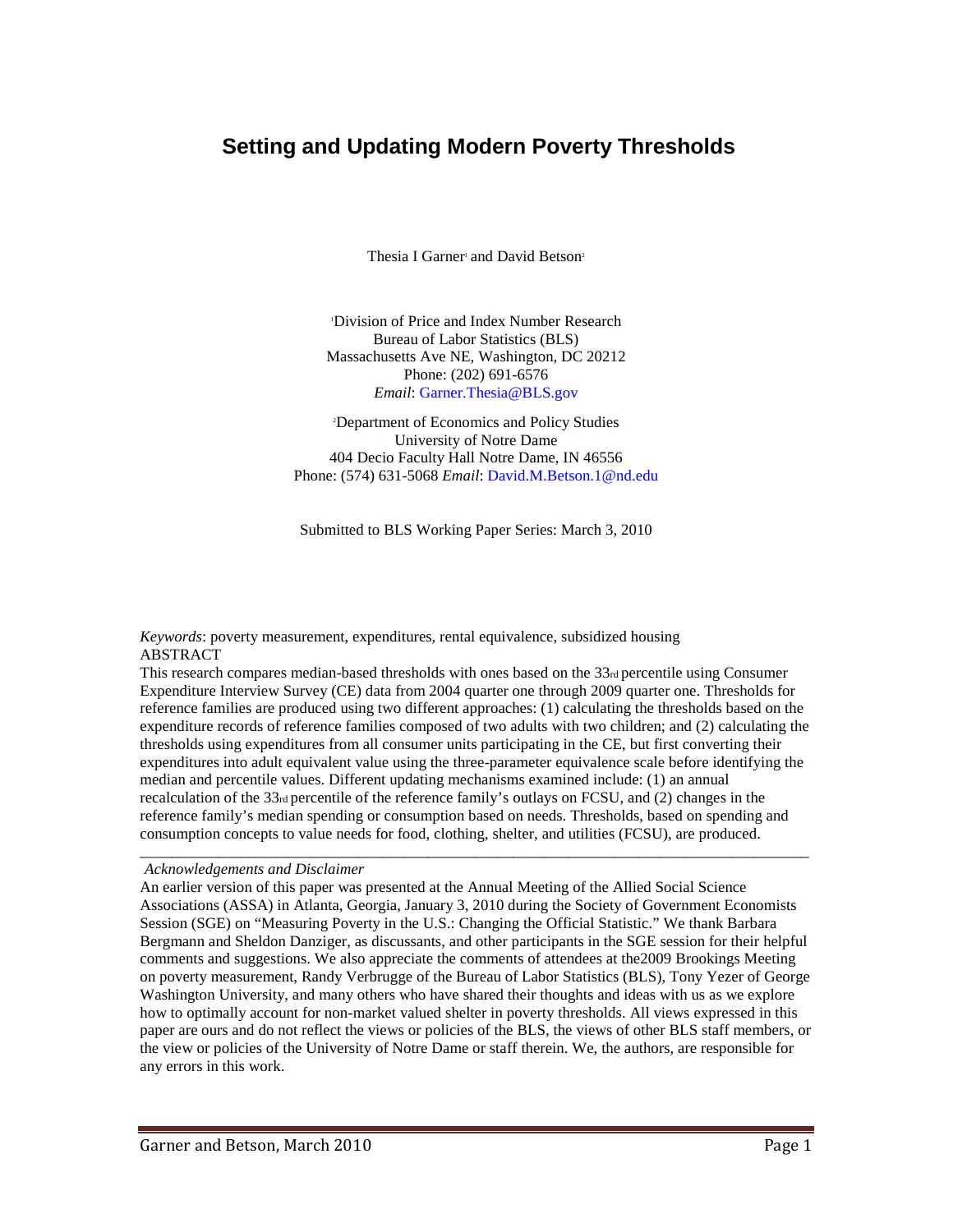#### **Introduction**

Determining whether someone is poor is conceptually simple. The poor are those individuals whose economic resources are insufficient to meet a socially determined level of need. However, determining the level of need is complicated, with choices to be made -- choices regarding what to include in the needs measure, how to set the threshold, and how to update the threshold. Each choice involves subjective judgment. The same is true of resources but less so since once the decisions regarding the threshold are made, a measure of resources that is consistent conceptually with the threshold follows.

As is well known by now, in 1995, the National Academy of Science (NAS) Panel on Poverty Measurement and Family Assistance issued their report calling for revisions in the US official poverty measure. They made recommendations regarding how to determine the threshold and how to define an appropriate resource measure. In 2004 the NAS held a Workshop to review the research conducted since the report's release.

Since the release of NAS report, many of the Panel's recommendations have been questioned and tested. Attention has been placed on the study of: child care (see Short 2009, 2010); medical care (Banthin et al. 2001; Bavier 2001; Short and Garner 2002), geographic adjustment (Renwick 2009) and shelter. The work on shelter began in earnest shortly after the Panel's report was published. The consumption value of owner occupied housing was included in alternative poverty measures first by Johnson, Shipp, and Garner (1997), followed by Short et al. (May 1998) and in the first Census Bureau report released on an alternative poverty measure in 1999 (Short et al. 1999) Also in the 1999 Census report, outlays or out-of-pocket (OOP) spending based thresholds were produced. Garner and Rozaklis (1999, 2001) and Rozaklis and Garner (1999) presented poverty thresholds that accounted for the rental equivalence value of owner occupied housing and the market value of subsidized rental housing. The value of subsidized housing accounted for a rise in the experimental threshold by \$1 (Rozaklis and Garner 1999). In 2005, Garner computed and compared thresholds based on three different definitions of shelter: CE-defined expenditures, OOP spending, and OOP spending for food, clothing, utilities, rents and maintenance and repairs for renters, and the rental equivalence value of owner occupied housing (replacing owners' shelter expenditures) for homeowners. Short (2005) used the OOP and shelter consumption based thresholds produced by Garner (2005) and created consistently defined resources measures; using this measure Short produced poverty rates. Renwick (2009, 2010) focused on resources and how to account for subsidizes for rental units in resources. In more recent work, Betson (2009) presented alternative ways to account for the consumption needs of owners without mortgages and renters living in subsidized housing using regression methods. Garner (2009a, b) also produced thresholds using OOP spending and rental equivalence.

Beginning in 2008, conversations and meetings with Congressional staff from the Joint Economic Committee, staff within the BLS and Census Bureau and outside experts were held to learn more about the research that had been conducted on the NAS-based poverty measure. On June 17, 2009, the "Measuring American Poverty Act of 2009" was signed and introduced to the House of Representatives. From henceforth, we refer to the Act as MAP. The Act was introduced to amend title XI of the Social Security Act. According to the proposed legislation,

….this Act is to provide for an improved and updated method for measuring the extent to which families and individuals in the Unites states have sufficient income to allow a minimal level of consumption spending that meets their basic physical needs, including food, shelter (including utilities) clothing, and other necessary items, in order to better assess the effects of certain policies and programs in reducing the prevalence and depth of poverty, to accurately gauge the level of economic deprivation, and to improve understanding of targeting of public resources, without directly affecting the distribution of, or eligibility for, any Federal benefits or assistance. (page 3, lines 21 through page 4, lines 1-8).

The MAP specified that modern poverty thresholds are to be based on a distribution of consumption expenditures that includes food, clothing, shelter and utilities. The threshold is to be produced for a reference family with the threshold equal to 120 percent of the  $33<sup>rd</sup>$  percentile of the distribution of FCSU consumption expenditures, or a limited band converging on this percentile. Four or more of the most recent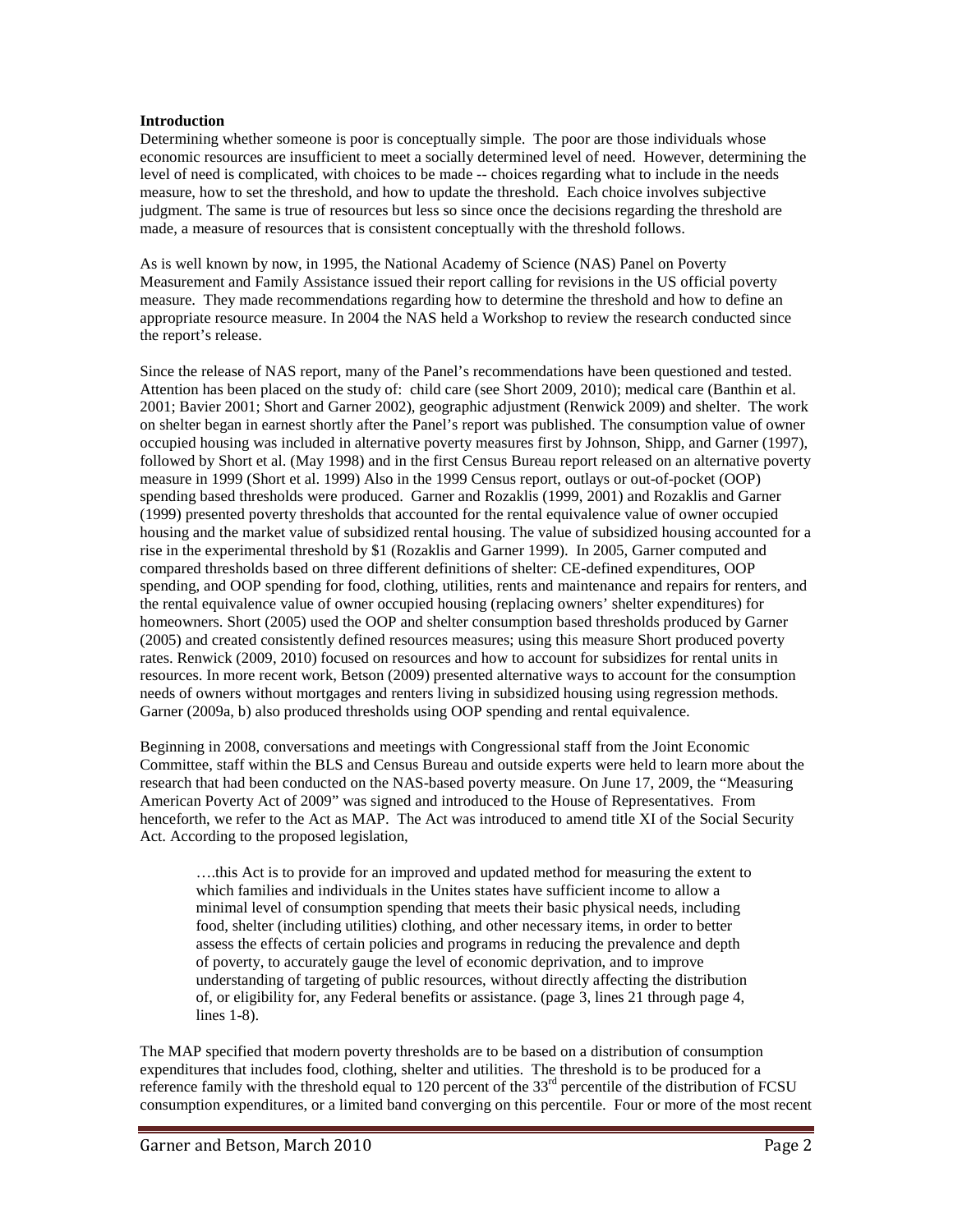years of CE data, or a combination with other data, are to be used to produce the thresholds. The thresholds are to be updated no less often than annually using this method (page 6, lines 5-20).

Due to differences in the out-of-pocket expenditures of owners with and without mortgages the MAP further specifies that the calculation of the threshold "shall be made separately" for (1) families who own their primary residence and do not have a mortgage secured by the residence, and (2) all other families such that they can "purchase similar quality shelter" (page 8, lines 1-17).

In response to the MAP proposed legislation, Garner (2009a, b) produced reference family thresholds for consumer units composed of two adults and two children that accounted for differences in housing payment status as specified in the MAP. Thresholds for 2007 were produced based on the 33<sup>rd</sup> percentile of FCSU out-of-pocket expenditures with a multiplier of 1.20. Reference family thresholds were produced for: (1) all reference families; (2) reference family homeowners without mortgages (and those with no rent payment---this did not impact the thresholds as such renters are minimal); and (3) owners with mortgages plus renters with rent payments. No adjustments were made for subsidized renters in thresholds 1 or 3. The 2007 all reference person threshold was \$25,179, the owners with mortgages and renters threshold was higher, \$26,732, and the homeowners without mortgages threshold was \$14,833. These are in contrast to an all reference family threshold based on a percentage of the median rather than the  $33<sup>rd</sup>$  percentile; this threshold was estimated to be \$25,865 for 2007.

The purposes of this paper are four:

- 1. to continue and extend our examination of the sensitivity of poverty thresholds to the definition of shelter
- 2. to examine the impact of different updating mechanisms
- 3. to study the change in the real value of the thresholds overtime, and
- 4. to examine the impact of basing the thresholds on the behavior of reference families only or on all consumer units.

Our motivation in paying particular attention to shelter is that shelter accounts for the largest single share of the threshold and this share has been increasing over time. Garner and Short (2008) reported that shelter (not including utilities) accounted for 29 percent of OOP expenditure-based threshold based on FCSU plus medical care spending in 1996 but 32.9 percent by 2005. A rough adjustment to the FCSUM threshold to remove medical care expenditures resulted in shelter accounting for 31.3 percent of FCSU thresholds in 1996 and 35.6 percent by 2005.

The updating mechanisms are based on the Panel's proposal and the MAP proposed legislation. In none of the previous research has the MAP legislation updating mechanism been tested.

The real value of thresholds over time has not been raised since the Panel first proposed these in 1992. The real value of the current official poverty threshold has not changed essentially since the threshold was first introduced. Official poverty thresholds are updated each year only by changes in the CPI.

Our motivation in producing thresholds using the behavior of reference families as opposed to all consumer units is due to the relatively small percentage of consumer units represented by the reference family. As reported by Garner and Short (2010), in 2005, a reference family composed of two adults and two children represented 8.45 percent of household types. The Panel selected this type of household unit as it represents the largest proportion of people in households with children, approximately 14 percent of the U.S. population in 2005. Since children have historically made up a large portion of the poverty population, it seemed reasonable that the selected reference family would represent spending patterns for families with children.

While the definition of a family's resources should be made consistent with any concept of need, this paper is limited to presenting various choices in setting and updating the concept of economic need or poverty threshold. The paper highlights the methods used to produce thresholds and addresses some advantages and disadvantages; however, it does not suggest a specific choice as optimal. In addition, the paper does not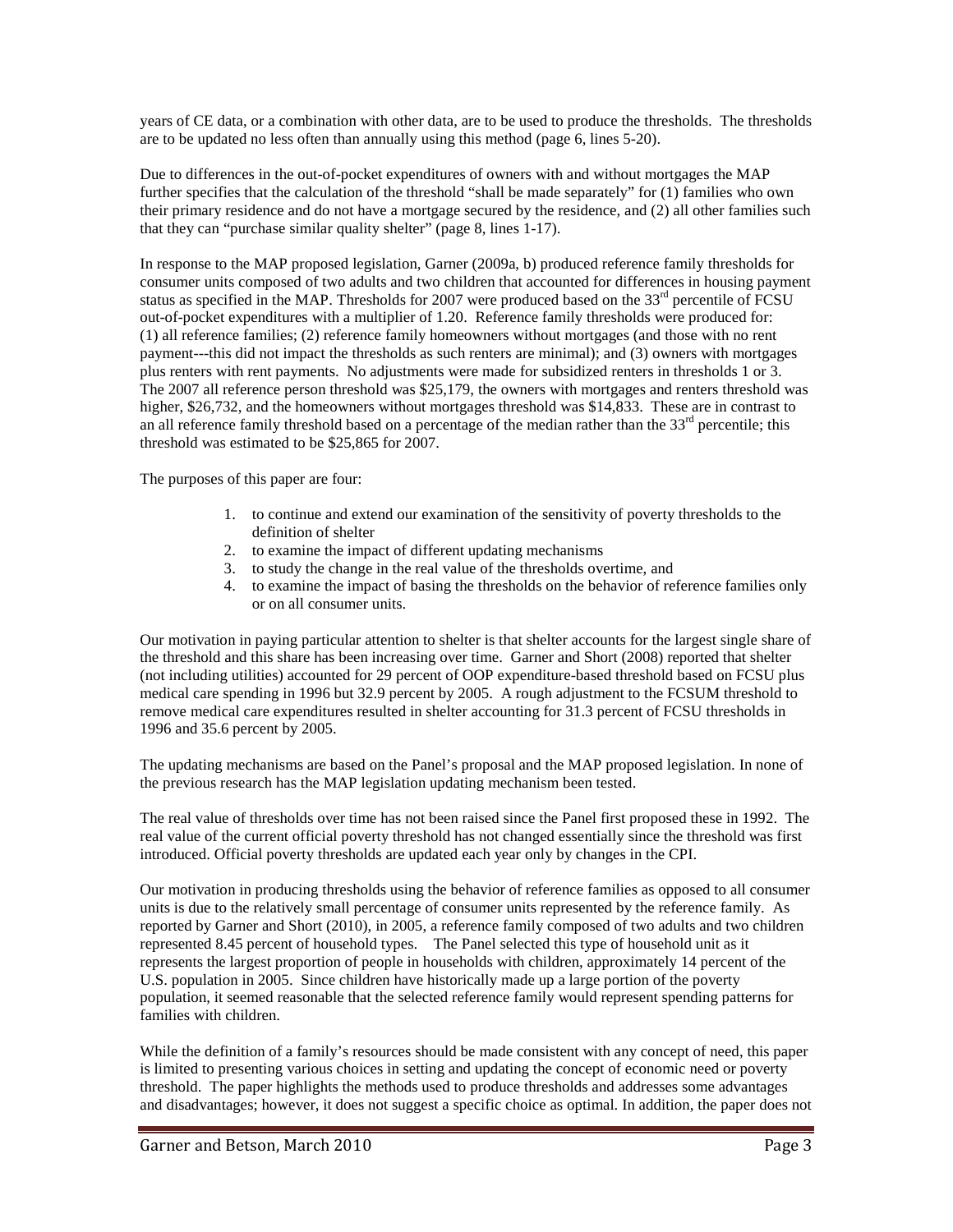present differences in the choices in terms of the percentage of people who are poor. To do that, consistent resources measures would need to be developed, and the development of the resource measures is beyond the scope of this research.

## **Background**

The official U.S. poverty measure follows the logic of comparing economic resources to a threshold representing needs and is based on subjective judgment. The current poverty measure's concept of needs (expressed in the poverty threshold) reflects the cost of a nutritionally adequate basket of food commodities multiplied by three. These thresholds reflect the empirical observation that in the 1960's the average family, with children, spent roughly one-third of their budget on food. Since their inception, these thresholds have been annually updated to maintain their real purchasing power by inflating their nominal value by the CPI-U. The current poverty measure utilizes a concept of available resources that reflects the before tax post transfer income of a family.

The Panel's new approach to poverty measurement did not abandon the logic of the current methodology but made fundamental departures from how needs and resources are defined. In their evaluation of the current official measure, the Panel concluded that while the current official approach may have been adequate for poverty measurement in the 1960's, it is inadequate to determine who is poor in today's society. While the poor may have, in large part, been exempt from taxation, today they face a significant tax burden from payroll taxes. While the poor in the 1960's may have receive the majority of assistance in the form of means tested assistance programs, assistance today is provided through in-kind assistance programs or through the tax system in the form of refundable tax credits. With more mothers entering the work force, ignoring work related expenses and in particular child-care expenses became a significant problem. By focusing solely upon pre-tax post-transfer cash income, The Panel concluded that the actual available resources to meet the family's needs are being misrepresented with the currently official poverty measure.

While many concerns have been raised about the current measure's concept of resources, the adequacy of the poverty threshold to reflect a family's needed outlays in today's society has also been a concern. The real value of the thresholds has not increased since they were first adopted. The Panel voiced concern that the thresholds were out of step with today's society and called for a uniquely new approach to how to set the thresholds. The Panel called for abandoning the approach of setting needs based upon what nutritional experts considered appropriate consumption levels for food and relying upon a large multiplier (3.0) to capture other needs of the family. The approach favored by the Panel was to base the choice of the poverty threshold on the spending patterns of people living in the U.S. on a core group of necessities and then to use a relatively small multiplier to capture the other non-medical and non work related needs of the family.

In the Panel's report, recommendations 2.1-2.4 state that a poverty threshold with which to initiate a new series of official U.S. poverty statistics should be derived from Consumer Expenditure Survey data for a reference family of four persons (two adults and two children). The basic bundle was defined to include food, clothing, shelter and utilities (FCSU). A percentage of the median, plus a multiplier to account for other basic needs, would to be applied to derive the threshold. The needs of other families would be derived using an equivalence scale. The threshold was to be updated each year based on changes in median spending on the core group of necessities. Updating of the threshold would be made according to changes in median FCSU expenditures. This updating would allow for changes in the real changes in the consumption of the bundle of necessities (see Citro and Michael 1995).

This method has been used within BLS (under the umbrella of a memorandum of understanding for research on a NAS-based poverty measure by Garner and Short) to produce thresholds that have been used by the Census Bureau since 2005. From 2000 to 2005, the thresholds were produced as part of joint research conducted by Garner and Short, on-site at the BLS. In 1999, the 1998 NAS-based thresholds were produced at BLS by Garner for the Census Bureau under a contract between the BLS and Census Bureau. The most recent research NAS thresholds, based on CE data, can be found on the Census Bureau web site: http://www.census.gov/hhes/www/povmeas/tables.html.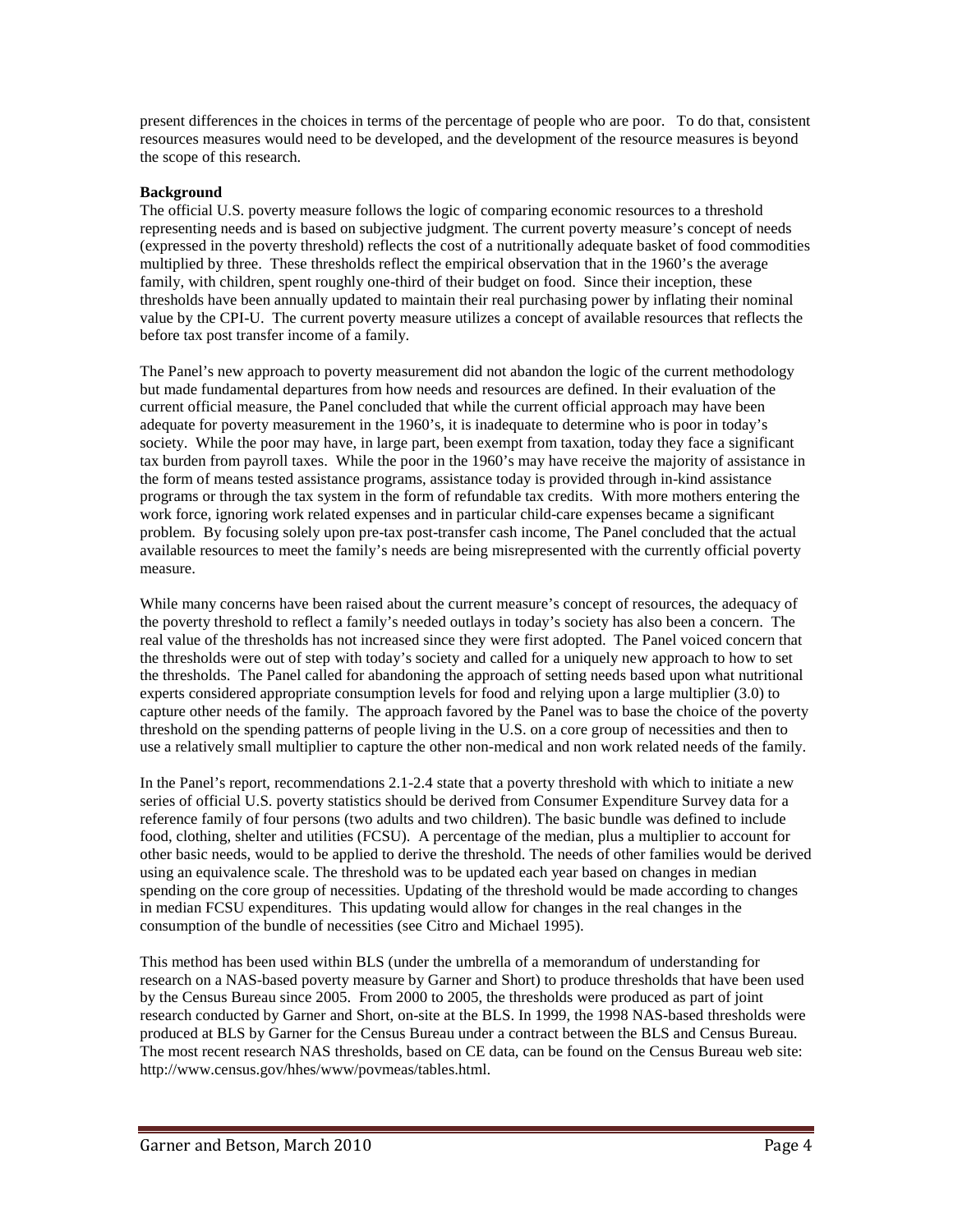The first series of NAS-based thresholds introduced used Consumer Expenditure Survey (CE) defined expenditures (see BSL 2010); for this definition, owner shelter expenditures did not include principal payments. Another series was introduced in 2008 that added mortgage principal payments to owners' shelter expenditures and thus were based on outlays or out-of-pocket or outlay (OOP) expenditures (see Rogers and Gray, 1994). Consistently defined thresholds, using the OOP definition of FCSU expenditures were produced by Garner (2005), and resources (Short (2005) were produced for the American Statistical Meetings in 2005, and later updated for a BLS working paper (Garner and Short 2008). That work has subsequently been accepted for publication in the *Review of income and* Wealth (Garner and Short 2010).

In the Panel's production of an alternative poverty threshold, and in the first series of CE-based research thresholds used by the Census Bureau, the CE-defined definition of food, clothing, shelter, and utilities expenditures was used to produce the threshold. By using the CE-defined definitions, the Panel was implicitly assuming that spending equaled what it would cost to attain the core consumption bundle. While expenditures for food, clothing, and utilities are fair approximations of the costs to meet one's consumption needs, expenditures for shelter are not. The consumption value of non-market shelter, such as owner occupied housing, subsidized rental housing, and rent controlled housing, is undervalued by spending. The Panel acknowledged this problem but did produce a measure to account for this in their report.<sup>[1](#page-5-0)</sup>

#### **Methods and Procedures**

As stated earlier, the purposes of this paper are four:

- 1. to continue and extend our examination of the sensitivity of poverty thresholds to the definition of shelter
- 2. to examine the impact of different updating mechanisms
- 3. to study the change in the real value of the thresholds overtime, and
- 4. to examine the impact of basing the thresholds on the behavior of reference families only or on all consumer units.

The following sections provide details regarding the methods employed in this research.

#### *Impact of Changes in Shelter Definitions*

Both spending and consumption underlie the official and NAS recommended thresholds. The official thresholds and the NAS thresholds presented in the Panel's report are based on spending, yet both are assumed to reflect needed consumption (e.g., Citro and Michael, 1995, pp. 1, 4, 148). Thus, both spending and consumption based thresholds are presented. Thresholds are produced for five definitions of shelter. Shelter is defined as:

- 1. CE-defined expenditures for all reference families (CE),
- 2. CE outlays or out-of-pocket OOP expenditures for all reference families (OOP),
- 3. CE OOP expenditures for reference families who are owners with mortgages or paying market rent only (OOP-Drop),
- 4. CE OOP expenditures for all reference families with adjustments for reference families who are owners with mortgages or who pay market rent (OOP-Adjust), and
- 5. CE OOP expenditures for renters paying market rent, imputed market rent for renters receiving housing subsidies, and rental equivalence valuations for owners (Consumption).

Details regarding each definition and implementation in a threshold are presented later in the paper.

 $\overline{a}$ 

<span id="page-5-0"></span> $1$  The Panel noted that using the CE definition of shelter for owner-occupied housing was for "processing" convenience; a preferable definition would include actual outlays for mortgage payments, taxes, insurance, and maintenance and repairs, together with an imputed amount for the estimated rental value of the home net of such out outlays" (Citro and Michael 1995, p. 148). For the threshold measure, the Panel's recommendation is equivalent to replacing shelter expenditure for owners-occupiers in the thresholds with the implicit rent of this shelter (Garner 2005).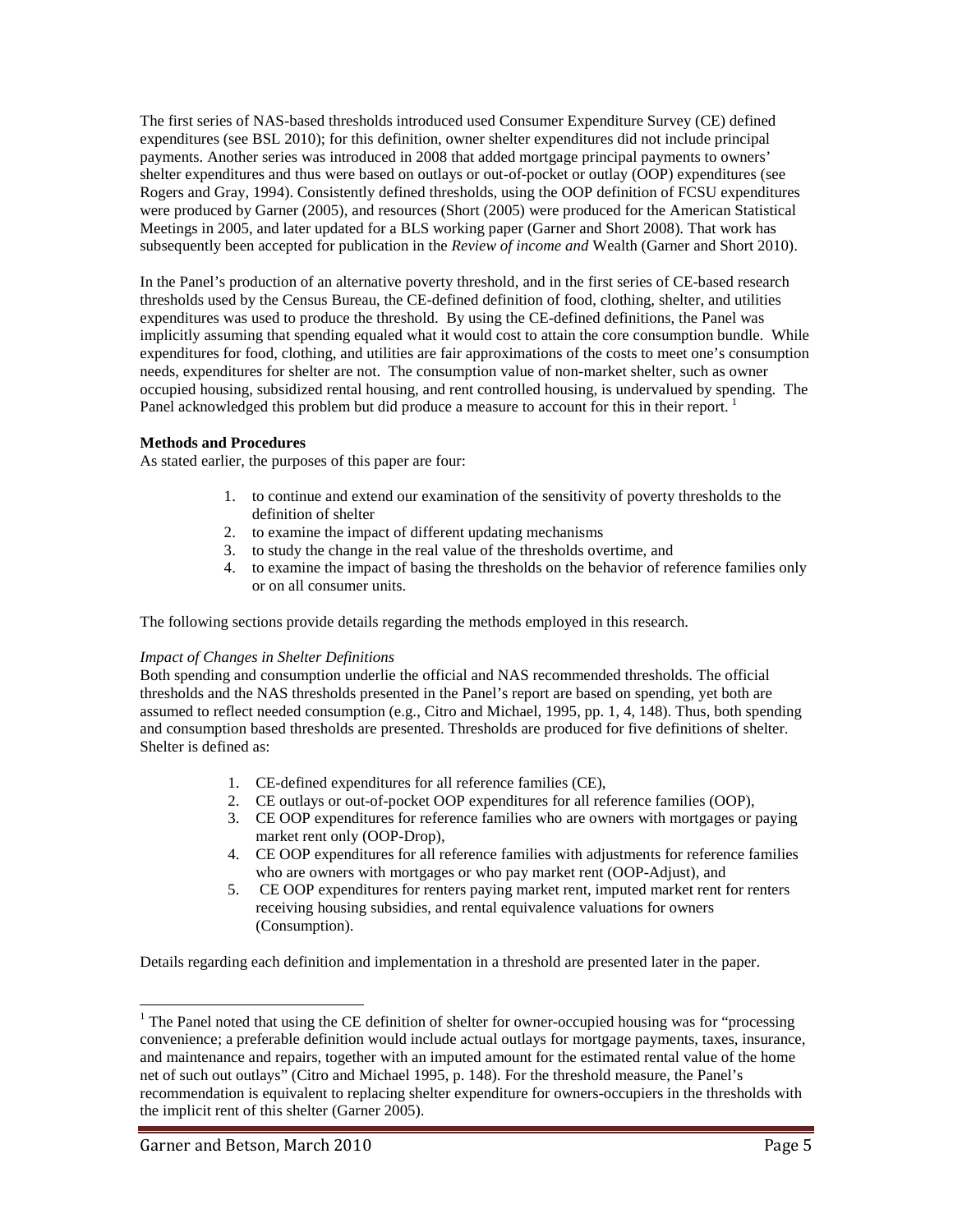#### *Threshold Specification*

In the NAS report, the Panel recommended that the poverty threshold should reflect what families of four (two adults and two children), living in the United States, spend on food, clothing, shelter and utilities (FCSU). Specifically the Panel stated that the poverty threshold should be set so that the amount of spending on these necessities would reflect 78 percent to 83 percent of median spending on food, clothing, shelter, and utilities (FCSU) by the reference family. The Panel preferred the use of percentiles of the median so that changes below the median will not affect the poverty rate. The percentages chosen by the Panel corresponded to 30th and 35<sup>th</sup> percentiles of the FCSU spending distribution in 1992 using Bureau of Labor Statistics (BLS) Consumer Expenditures Survey (CE) data. Garner (2005) reported that these percentages remained relatively stable from 1993 to 2003; however, when the shelter definition changed to reflect the rental equivalence of homeowners, the percentages corresponding to the  $30<sup>th</sup>$  the  $33<sup>rd</sup>$  percentiles were higher. To account for other needed goods (non-medical and non-work related needs), the Panel recommended that a multiplier between 1.15 and 1.25 would be applied to choice of spending needs on FCSU. Once the poverty threshold for the reference family was set then the thresholds would be updated by changes in the median spending by families of four on the core necessities of FCSU. The equation used for the Census Bureau CE-defined FCSU thresholds is below:

$$
BLS\ Threshold = \frac{(1.15 * 0.78 * Median) + (1.25 * 0.83 * Median)}{2}
$$
(1)

Updates to the threshold have been made to reflect changes in median FCSU expenditures. The assumption is that the percentages of the median are held constant at the values that were used by the Panel for the 1992 thresholds presented in the NAS report.

According to the MAP, the threshold would be determined using the following equation:

$$
MAP\;Threshold = 1.20*33rd\; percentile\tag{2}
$$

Updated to the threshold would be made by re-estimating the  $33<sup>rd</sup>$  percentile of FCSU expenditures each year using.

For this study, we use equation (2) to specify the initial threshold and then using two different methods to update the thresholds: (1) by changes in the median, and (2) by re-estimating the  $33<sup>rd</sup>$  percentile each year.

#### *Updating and Different Samples*

In order to study the impact of different updating mechanisms and different samples, four sets of thresholds were produced. The first two sets were based on the behavior of reference families and the second two were based on the behavior of all consumer units, with an equivalence scale adjustment to reflect reference family thresholds. For both reference family-based thresholds and all consumer unit-based thresholds, thresholds were updated by changes in the median and also by changes in the  $33<sup>rd</sup>$  percentile of FCSU expenditures. See below.

- 1. Reference family based thresholds
	- a. Updated by changes in the median
	- b. Updated by changes in the  $33<sup>rd</sup>$  percentile
- 2. All consumer unit based thresholds
	- a. Updated by changes in the median
	- b. Updated by changes in the  $33<sup>rd</sup>$  percentile

#### *Changes in Real Consumption Over Time*

The NAS Panel noted that the current official poverty thresholds had not been updated for real growth in consumption, only price change since 1965, with a few minor exceptions. The Panel stated that new thresholds were needed that reflect changes in spending needs. (See Citro and Michael, 1995). In the 1995 report, the Panel recommended a procedure to calculate poverty thresholds that would, by design, be updated on a continuous basis and would reflect changes in levels of living over time that are relevant to a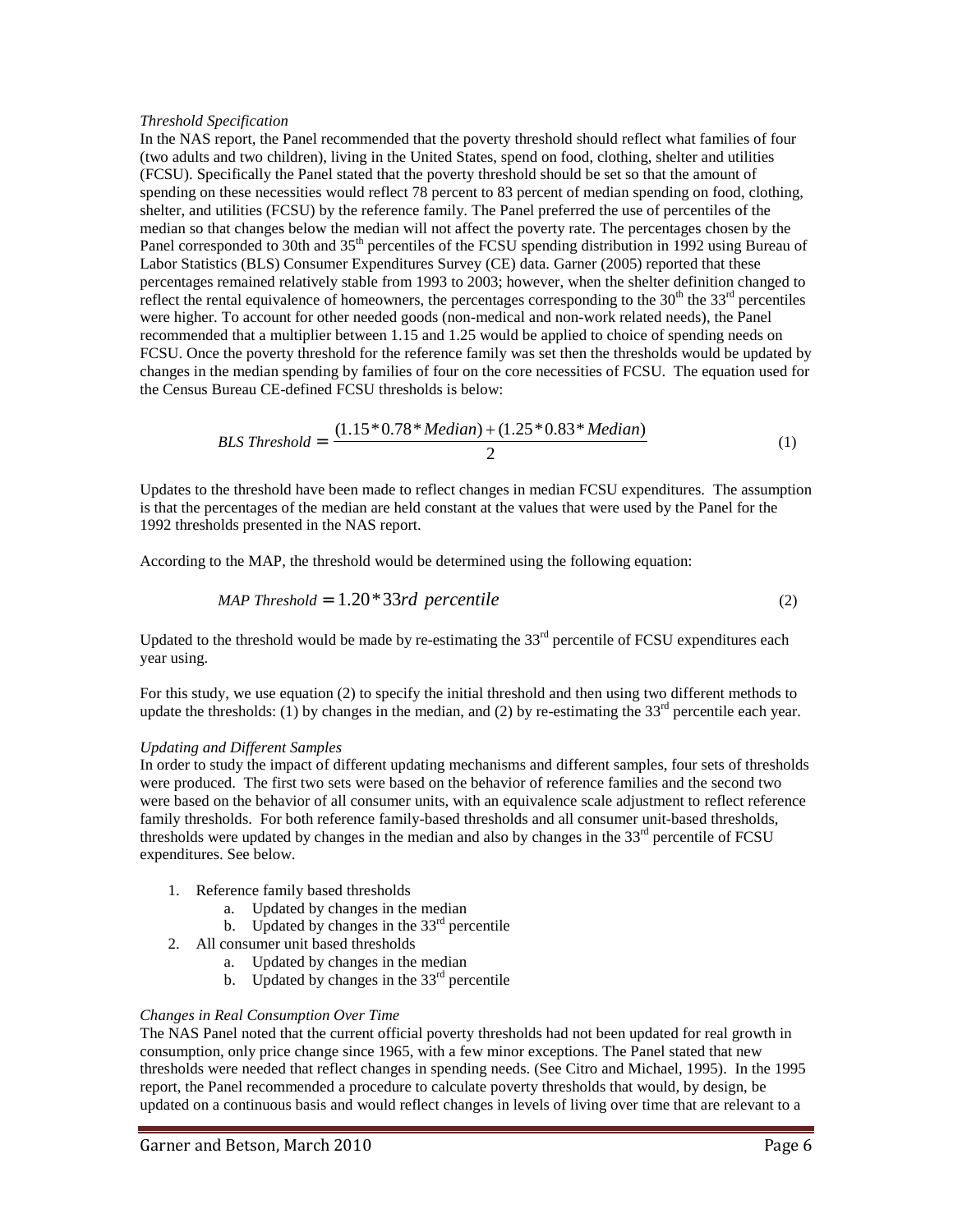poverty budget rather than for changes in total expenditures. There was broad agreement at the 2004 NAS Workshop that the Panel's quasi-relative approach for annually updating the thresholds continue. The Panel's original recommendation was that the most recent three years of CE data be used, with earlier years' data updated to current dollars. This approach would allow for "…changes in real consumption but in a conservative manner" (Citro and Michael, 1995, p. 154). The three-year approach was recommended to increase the sample size and also to smooth out year-to-year changes in the thresholds.<sup>[2](#page-7-0)</sup> Using three years CPI-U. of data however produces thresholds that lag somewhat behind changes in real consumption. Yet, such thresholds are more reflective of current consumption that the official threshold that is updated by the

We followed the NAS recommendation to use 3 years of CE data for setting and annually updating the thresholds. We produced a series of thresholds for each of the five spending concepts listed earlier. We initially set the threshold by using the twelve quarters of data – quarter one 2004 through quarter four 2006. For each spending concept, we determined the 33rd percentile of FCSU spending and set the initial threshold at 120 percent of this amount. For the next time period, quarter two 2004 through quarter one 2007, we computed the median of FCSU spending for reference families then adjusted the threshold by the ratio of the current median relative to the median in the base period quarter one 2004 through quarter four 2006). This quarterly updating continued until the last twelve quarter period contained in our data –quarter two 2006 through quarter one 2009. In all we were able to construct a quarterly series for each spending concept containing ten observations. This resulted in annual thresholds for 2006, 2007, and 2008 and for intervening periods between the threshold years. This series of thresholds enabled us to examine the impact of changes in expenditures, and methods introduced into the CE Interview data by the BLS.

See below for the data series used to create each threshold:

|    | 2004 quarter 1 through 2006 quarter 4     |                              |
|----|-------------------------------------------|------------------------------|
| 2. | 2004 quarter 2 through 2007 quarter 1     | <b>2006 Annual Threshold</b> |
| 3. | 2004 quarter 3 through 2007 quarter 2     |                              |
| 4. | 2004 quarter 4 through 2007 quarter 3     |                              |
| 5. | 2005 quarter 1 through 2007 quarter 4     |                              |
| 6. | 2005 quarter 2 through 2008 quarter 1     | 2007 Annual Threshold        |
| 7. | 2005 quarter 3 through 2008 quarter 2     |                              |
| 8. | 2005 quarter 4 through 2008 quarter 3     |                              |
| 9. | 2006 quarter 1 through 2008 quarter 4     |                              |
|    | 10. 2006 quarter 2 through 2009 quarter 1 | <b>2008 Annual Threshold</b> |
|    |                                           |                              |

Series 2 represents the 2006 annual threshold, series 6 represents the 2007 threshold, and series 10 represents the 2008 threshold.

In this study, we examine how thresholds reflect changes in real growth in consumption over time. To do this we converted values for FCSU into December 2006 dollars. As a result of this adjustment, thresholds from this study are not comparable to those presented in previous work.

#### *The Reference Family*

Another area of research has focused on the equivalence scale applied to produce thresholds for nonreference families. The Panel recommended using a two-parameter equivalence scale; however, at a 2004 NAS Workshop on poverty measurement, consensus was reached that a three-parameter scale, that accounts for the differences in two-parent and single-parent households, better approximates spending and consumption needs in the U.S. The three-parameter scale was applied in this research.

Thresholds were produced for a reference family. For this study, a reference family is defined to include two adults and two children; these individuals do not need to be related. This definition of the reference

<span id="page-7-0"></span> $\overline{a}$  $2^{2}$  As noted in the Panel's report (Citro and Michael 1995, p. 147), "For actual use in updating the reference family poverty threshold, however, we believe it would be preferable to aggregate quarterly amounts for those units with complete data, making an appropriate adjustment to the weights to account for other units."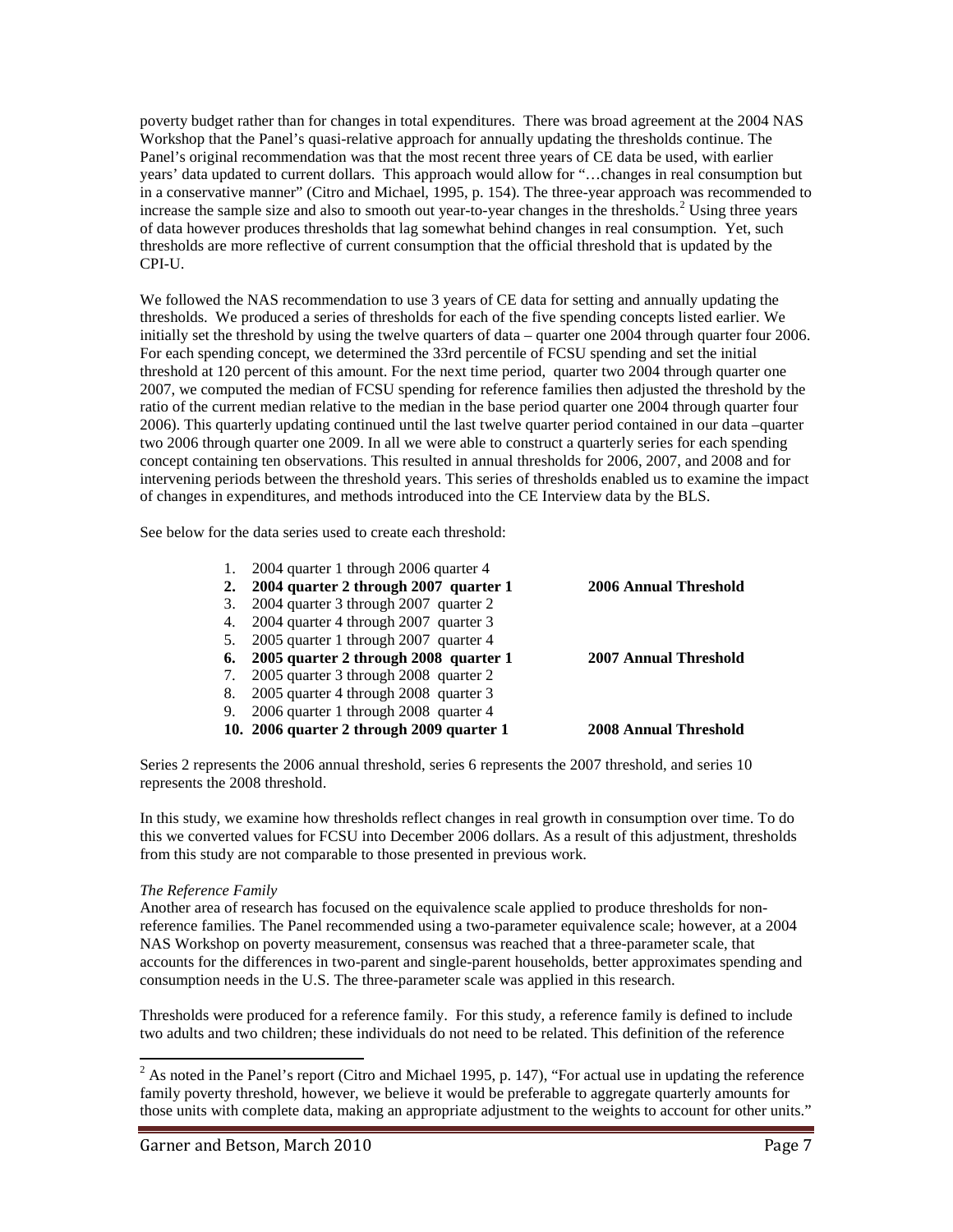family is like a consumer unit as defined by the Bureau of Labor Statistics (BLS) for the CE data. In the Panel's report and much of the NAS-based poverty work prior to 2009, the reference family was defined as two married adults with related children.

#### *Details Regarding Shelter*

As noted earlier, a purpose of this paper is to continue and extend our examination of the sensitivity of poverty thresholds to the definition of what constitutes the core necessities, FCSU, in particular, shelter.

## **1. CE-defined Expenditures**

The Panel used the CE definition of shelter expenditures for its report.<sup>[3](#page-8-0)</sup> The primary series produced on the Census Bureau web site also is based on this definition. Thus, for historical purposes, we produce thresholds based upon this definition. The CE-definition of shelter for includes:

- 1. Interest paid on reference families' principal residences
- 2. Property taxes
- 3. Expenses for maintenance, repairs, insurance, other expenses
- 4. Rents paid

The CE-definition of shelter for owners is based on the old method used to value homeowner shelter for the Consumer Price Index (CPI) prior to 1983. That method reflected the purchasing and financing costs of base-period homebuyers and operating expenses of all base-period homeowners. The old method failed to distinguish the investment aspect of home owning from the consumption aspect. In 1983, the BLS change the way that the CPI for All Urban Consumers (CPI-U) had been measured to account for consumption costs. Shelter spending was replaced by rental equivalence (BLS 1983).

For a CE-defined expenditures threshold, no additions would be added to resources for housing subsidies or the implicit net rental income for homeowners.

#### **2. Outlays or Out-of-pocket (OOP) Expenditures**

An OOP alternative definition of shelter spending was first produced by Garner and Short (2001) and again by Garner (2005) and Garner and Short (2008, 2010) to account for all shelter spending by reference families. The only difference between CE-defined shelter expenditures and OOP expenditures is that mortgage principal payments are now included. The reason these payments have been added for the poverty threshold is that once a commitment to live in a mortgaged housing unit is made, such payments are not discretionary and must be paid by the homeowner to live there (Garner and Short 2008, 2010). Thus the CE-OOP definition of shelter includes:

- 1. Mortgage interest payments
- 2. Interest paid on reference families' principal residences
- 3. Property taxes
- 4. Expenses for maintenance, repairs, insurance, other expenses
- 5. Rents paid

 $\overline{a}$ 

<span id="page-8-0"></span><sup>&</sup>lt;sup>3</sup> Betson, in a recent manuscript (Betson 2009) and a member of the NAS Panel, noted, "The reason for using the expenditure perspective on shelter expenses is perhaps historical. The BLS provided tabulations of the 1989 to 1991 CE data for use in the Panel's report that only included mortgage interest (principal was not included). I don't recall any discussion by the Panel on this point but clearly the Panel didn't directly ask for the principal payments to be included either. Consequently, the Census has since then routinely utilized the threshold based up on the exclusion of principal payments in their reports," (p. 12). Danziger, as a discussant at the 2010 ASSA meetings and also a member of the NAS Panel, also acknowledged that he could not remember any discussion of how shelter was defined in the measure that the Panel produced. In a 1995 manuscript, Betson referred explicitly to mortgage principal payments as being part of the shelter expenditures of owners with mortgages (see footnote 2 and see page 3).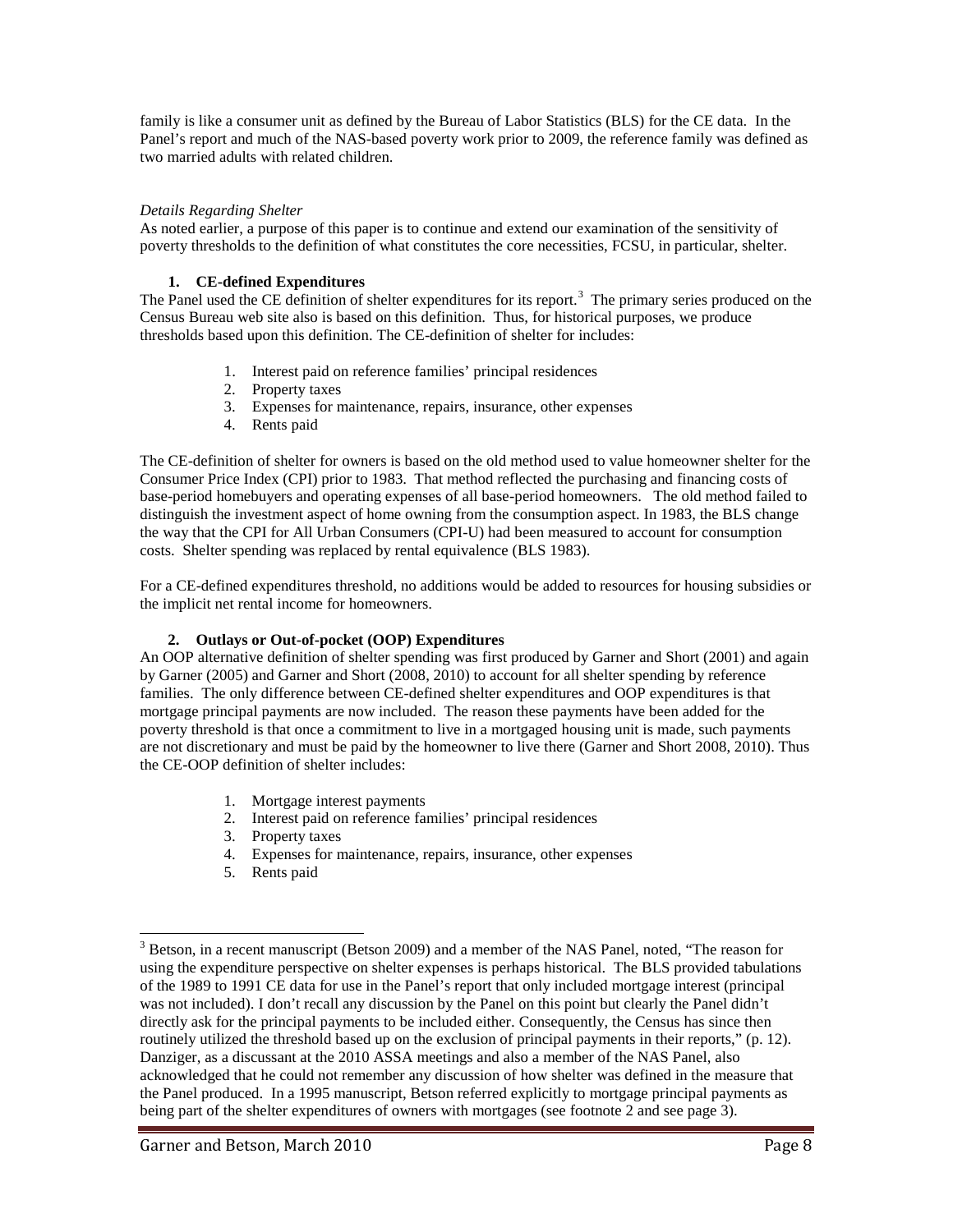The outlays or OOP concept gained support as a preferred measure to the CE definition with the housing crisis and increases in homeownership home mortgages. In 1992, homeowners represented 61 percent of all consumer units, by 2005 they represented 67 percent and by 2008, 66 percent. Homeowners with mortgages increased from 59 percent in 1992 to 63 percent in 2005 and 64 percent in 2008. Four-person consumer units have much higher rates of homeownership and mortgage holdings than all consumer units on average: in 1992, 72 of all four-person consumer units were home owners and 83 of these held mortgages; in 2005, 74 person were homeowners and 87 of these had mortgages; by 2008, homeownership rates rose to 75 percent but those with mortgages fell to 84 percent (BLS web site [http://stats.bls.gov/cex/csxstnd.htm 2009\)](http://stats.bls.gov/cex/csxstnd.htm%202009).

Based on unpublished CE data, renters with subsidies also increased in number over the 1992 to 2008 period. They represented 3.5 percent of all consumer units (CUs) in 1992 and 3 percent of four person CUs. By 2005, 5.2 percent of all CUS living in the U.S. were receiving housing subsidies; 3.6 percent of all four-person units received subsidies. By 2008, the percentage of CUs with housing subsidies decreased among all consumer units (representing 4.9 percent of all CUs) and four-person units (representing 4.2 percent of four-person units).<sup>[4](#page-9-0)</sup>

When thresholds are based on OOP spending, they reflect heavily the spending of homeowners with mortgages and renters not receiving housing subsidizes.

For an OOP expenditures threshold, no additions would be added to resources for housing subsidies or the implicit net rental income for homeowners.

## **3. OOP Drop**

The OOP definition is fine if the focus is on spending needs given the current mix of renter and owner housing in the U.S. If one assumes that individuals and families choose to live in owner or renter housing, owners' needs should be the same and renter needs should be the same. The FCSU needs of owners with and without mortgages would be the same and the FCSU needs of renters in subsidized or not subsidized housing would be the same. Thus, there would be no difference in the shelter needs of owners and no differences in the shelter needs of renters. With the OOP spending approach, the shelter needs of homeowners without mortgages and rented by families receiving housing subsidizes are undervalued.

One approach to rectify this problem would be to drop reference family homeowners without mortgages and those receiving housing subsidies before determining the poverty threshold and applying the annual updating process. In this study we refer to this option as OOP-Drop. A caution with this method is that by dropping these two groups, who may have low spending on FCSU, from the determination of the poverty threshold will likely "bias" upward the poverty thresholds.

For an "OOP Drop" threshold, additions could be added to resources to equal to the implicit shelter expenditures added to the threshold for homeowners without a mortgage and for renters receiving housing subsidies.

#### **4. OOP-Adjust**

A fourth option alleviates the potential bias from dropping these families before producing the FCSU threshold. For this option, we adjust their OOP spending on FCSU to reflect levels of spending as if homeowners without a mortgage had a mortgage and subsidized renters did not receive a subsidy. We refer to this option as OOP-Adjust.

For renters receiving housing subsidies, rent regressions are estimated to impute the market value of their housing. These replace the reported rents of renters receiving subsidies in the OOP measure. The regression includes a dummy variable and interaction terms for subsidy and income. An earlier model specification, based on market rents only resulted in predicted imputed market rents for subsidized housing

<span id="page-9-0"></span> $\overline{a}$  $4$  CE tabulations were produced by Jeffrey Crilley of the Division of Consumer Expenditure Surveys using internal BLS data, December 29, 2009.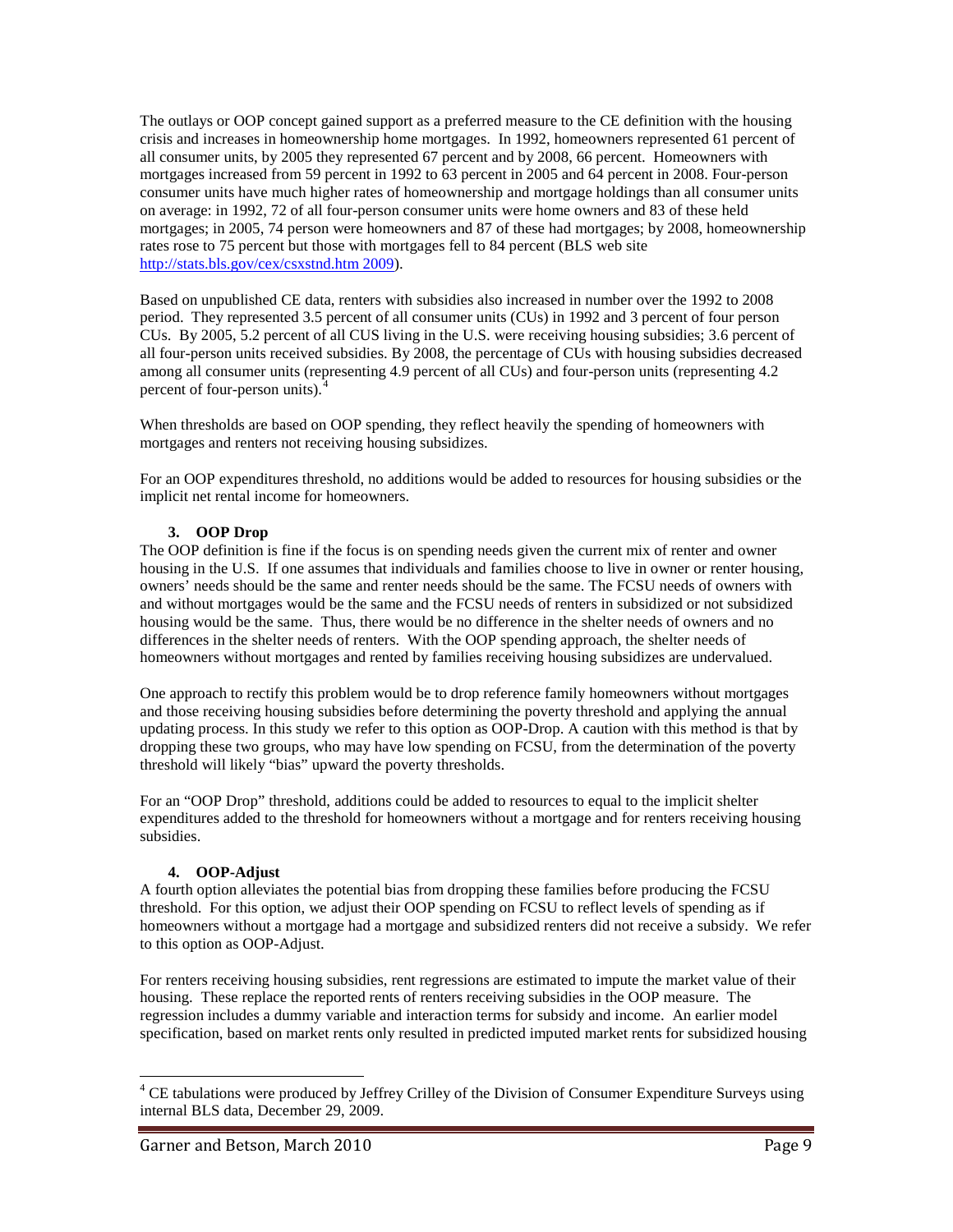that were less than what subsidizers renters reported in expenditures. See Tables 1-5 for results of the rent regressions that underlie our results.

Betson (2009) proposed a method to adjust homeowners FCSU expenditures to a level of FCSU that would be spent if they had mortgages. Application of this method would place all homeowners on equal footing.

To formalize how the adjustment could be made, let FCSU denote the 33<sup>rd</sup> percentile of FCSU of the reference family and *m* (.20 or 20 percent) represents the "little bit more" reflected in the threshold. Consequently, the threshold for the reference family would equal:

$$
Threshold = FCSU (1+m)
$$
\n(3)

and would represent the needed outlays for all households that rent, own their homes but have a mortgage payment, or receive a government subsidy. Families who own their homes without a mortgage will still have outlays for shelter (property taxes, maintenance, insurance and other expenses) but will not have any outlays for mortgage interest or principal. If  $\theta$  is the percent of FCSU reflecting total shelter outlays and  $\rho$  is the percent of shelter outlays reflecting mortgage payments then a household that does not have a mortgage payment would need outlays equal to:

*Threshold* + *Outlays for Mortpage Payments* = 
$$
FCSU(1+m)
$$
 +  $\theta \rho FCSU$  (4)

Thus, thresholds for homeowners without mortgage payments will be higher by  $\theta \rho/(1+m)$  percent. For example, if shelter outlays are 50 percent of FCSU needed outlays, mortgage payments are 70 percent of shelter outlays, and we employ a 20 percent value for *m*, the threshold for homeowners without a mortgage should be 29.2 percent higher.

To implement this approach for this study, Betson estimated how the FCSU budget share varies with total outlays in families who own their home (with and without a mortgage). He estimated the relationship using the logistic transformation of the FCSU budget share. Betson controlled for the log of real total outlays (lntot), its square (lntot2), and a dummy variable indicating whether the unit was a homeowner without a mortgage (nomort). The sample represented all reference families who own their home (with and without a mortgage). "Nomort" is the variable indicating that the homeowner did not have a mortgage. The regression model was run for each set of data used to produce the thresholds. Following is the result of the analysis for the 2007 threshold.

| Source                            | SS                                               | df                                          | ΜS                                  |                                  | Number of obs =<br>3, 6290)<br>F(                  | 6294<br>572.70<br>$=$                              |
|-----------------------------------|--------------------------------------------------|---------------------------------------------|-------------------------------------|----------------------------------|----------------------------------------------------|----------------------------------------------------|
| Model<br>Residual                 | 764.113245<br>2797.41584                         | 3<br>6290                                   | 254.704415<br>.444740198            |                                  | Prob > F<br>R-squared<br>Adj $R$ -squared =        | 0.0000<br>$=$<br>0.2145<br>$=$<br>0.2142           |
| Total                             | 3561.52909                                       | 6293                                        | .565950912                          |                                  | Root MSE                                           | .66689<br>$=$                                      |
| loddshr                           | Coef.                                            | Std. Err.                                   | t.                                  | P>  t                            | [95% Conf. Interval]                               |                                                    |
| lntot<br>lntot2<br>nomort<br>cons | $-1.6825$<br>.0479825<br>$-17065383$<br>13.03327 | .3687852<br>.0168933<br>.029568<br>2.012272 | $-4.56$<br>2.84<br>$-23.90$<br>6.48 | 0.000<br>0.005<br>0.000<br>0.000 | $-2.405445$<br>.0148659<br>$-.7645016$<br>9.088529 | $-0.9595551$<br>.0810992<br>$-.648575$<br>16.97801 |

The figure below illustrates how the FCSU budget share varies with total outlays for both two groups. For this study, we used the estimated budget shares to determine the difference in the budget share spent on FCSU by homeowners with and without a mortgage holding total outlays constant.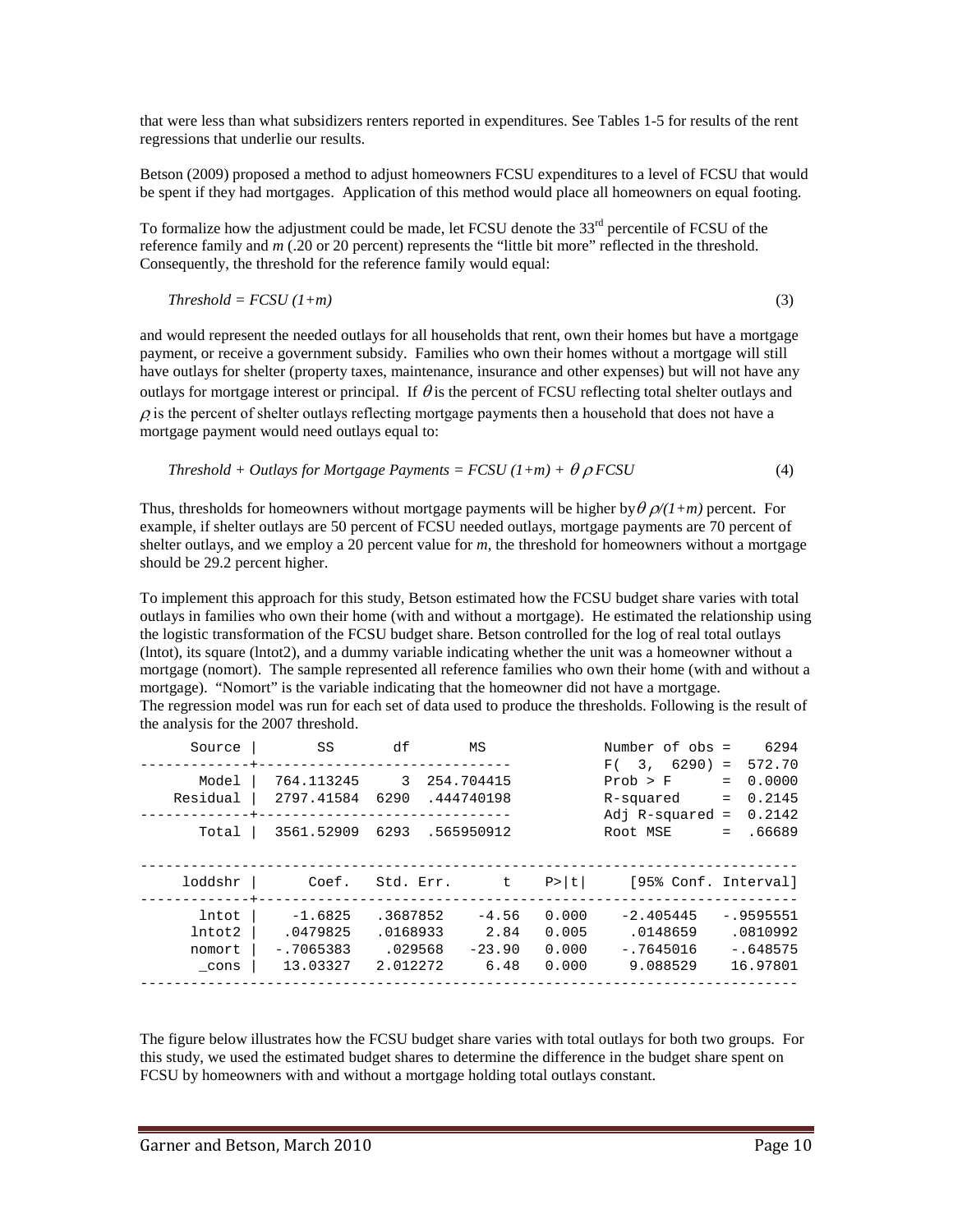

The reported amount of FCSU expenditures for homeowners without mortgages were adjusted by multiplying their reported FCSU by the ratio of the expected FCSU budget share if they had a mortgage *(*ω*w)* to the expected FCSU budget share if they did not have a mortgage *(*ω*wo).* The two expected budget shares would be computed using the estimated relationship between the FCSU budget share, total outlays and whether the family had a mortgage or not. Consequently, the family's adjusted FCSU would equal

$$
\frac{\omega_W}{\omega_{WO}} \times FCSU = \frac{1 + \exp(-PV - \mu)}{1 + \exp(-PV)} \times FCSU
$$
\n(5)

where  $\mu$  is the estimated effect on the budget share of not having a mortgage (-.7065) for 2007 and

$$
PV = 13.0333 - 1.6825 \text{ lntot} + .0480 \text{ lntot2}
$$
\n
$$
(6)
$$

where lntot and lntot2 are the log of total outlays and the square of the log of total outlays.

The adjustment factor is predicted to increase with the total outlays of the reference family. The following figure depicts the relationship between the adjustment factors that were used as a function of the family's total outlays. To be clear, the amount of FCSU that was adjusted was the family's reported outlays on FCSU.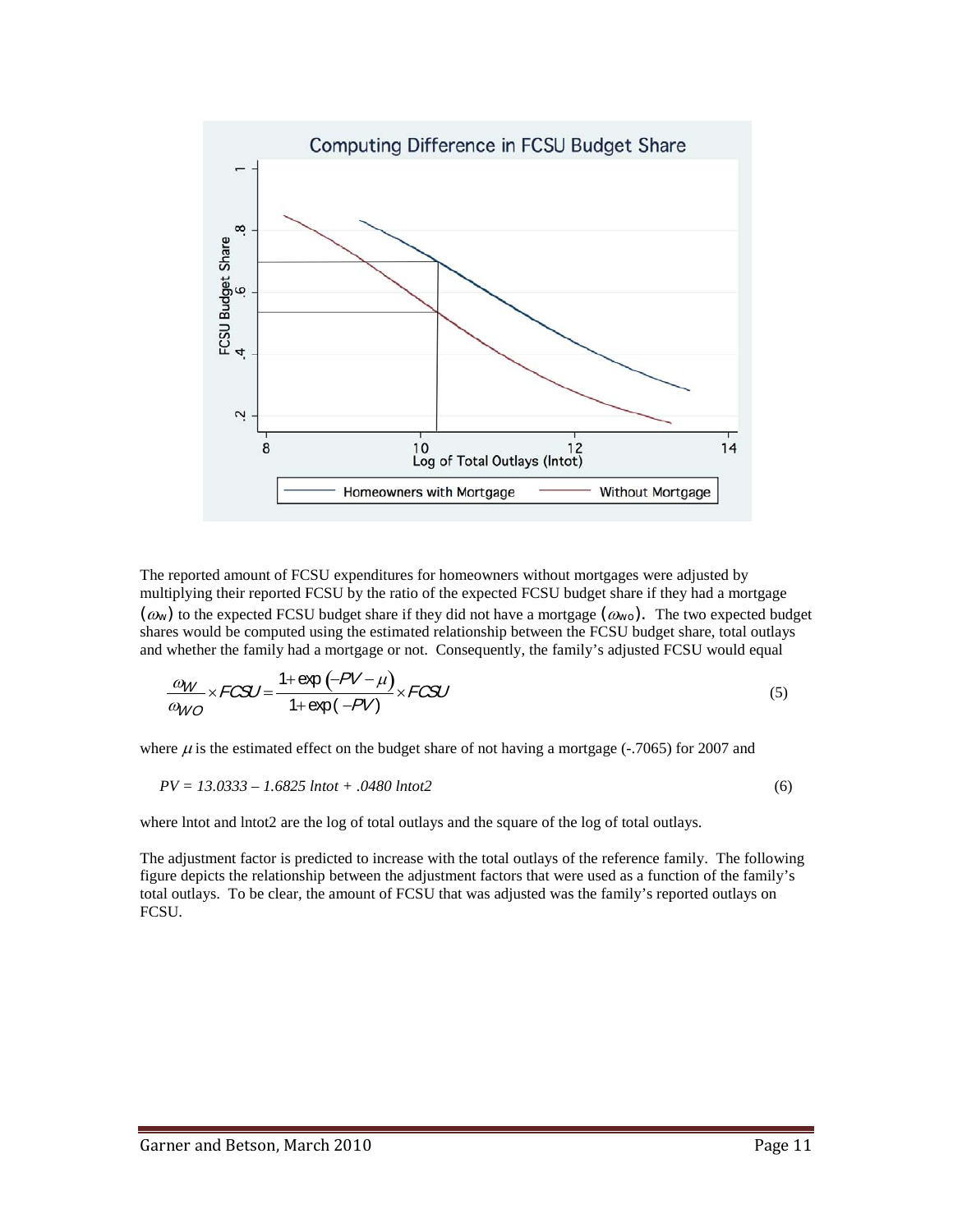

For an OOP Adjust threshold, additions would not need to be added to resources.

#### **5. Housing Consumption**

.

The OOP-Drop and OOP-Adjust concepts are attempts to estimate the FCSU spending needs if all owners were assumed to be like the majority of owners and if all renters were assumed to be like all renters. However with none of the spending concepts for shelter represented by options 1-4 above are renters and homeowners treated equivalently. The OOP-Adjust for homeowners without mortgages accounts for additional spending needed for shelter with the implicit additions added to resources; however, it does not account for the fact that homeowners are both renters and owners, and thus, receive implicit net rental income from homeownership. To place both homeowners and renters an equivalent footing, economists have long stressed the use of rental equivalence for homeowners. By defining needs in terms what it would costs for the consumption of FCSU, rather than current or adjusted spending, market rental values are needed both for all owner occupied housing and rental units. For renters receiving rental subsidies, imputed rents reflect rental payments had they not received subsidies. For all owners, the reported rental equivalence is used. Rental equivalence estimates the cost of renting housing services equivalent to those provided by owner-occupied homes. (The change in these rents, represents the change in the amount that homeowners would have to pay each month to live in homes like the ones they own. The CPI-for Owner's equivalent rent reflects this change.)

By including the consumption value of shelter in FCSU, the threshold is nearer to becoming consumptionbased rather than spending-based. The implicit assumption in a consumption-based threshold is that there is a basic level of consumption that is needed so as not to be poor. A consumption-based threshold would include the value of shelter services regardless of who paid for them (e.g., they could have been paid for by a person not living in the household or another entity) or if there were very low expenditures for the services (e.g., there is no mortgage and the homeowner only pays for property insurance). For a fully consumption based threshold, the value of transfers in-kind, gift received, and the home production of these goods and services for own consumption would need to be added to expenditures for food, clothing, and utilities, fairly good proxies of the value of the consumption of FCU goods and services.

The resource measure consistent with such a threshold would include the subsidy value for renters and for homeowners, the net implicit rental income from the owner-occupied housing (see Garner and Short 2009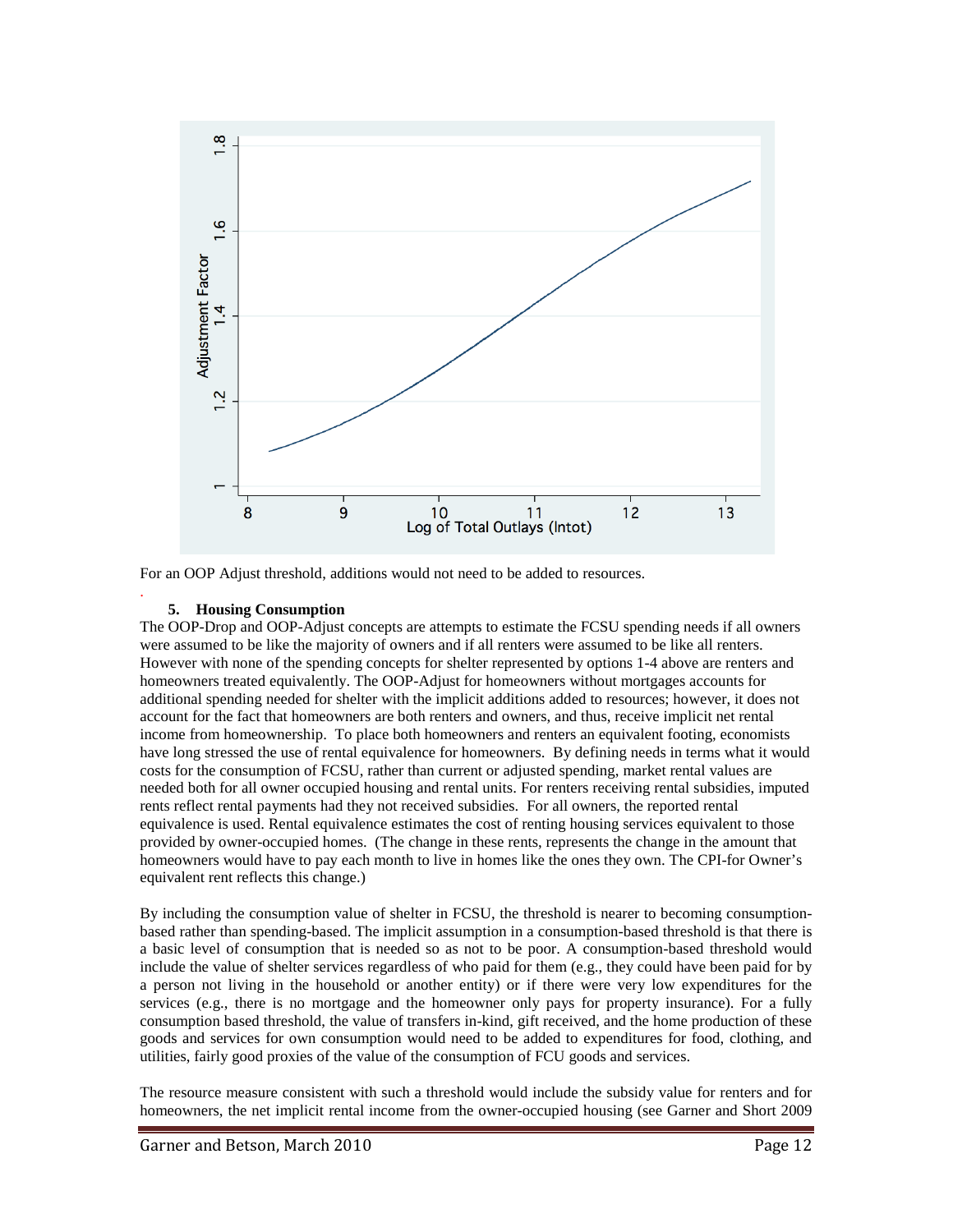JHE).. Implicit net rental income could be defined as the rental value of the owned shelter services minus the user costs of producing the housing services. User costs depend on interest rates, depreciation, maintenance, property taxes, insurance, capital gains, and the marginal federal income tax rate of the owner. Accrued capital gain decreases the cost of owner-occupied housing when positive. Homeowner-user costs would be expected to be lower than those of a landlord offering the same level of housing services since homeowners have additional tax advantages that landlords do not have. Garner and Verbrugge (2006) found that user costs sometimes lie above the implicit rents of owners, depending on the geographic market of the property, although in the last several years, rents have exceeded user costs. (For research on rents and user costs of homeowners, see for example, Diaz and Luengo-Prado 2008, Garner and Verbrugge 2009a,b, Verbrugge 2008, Green and Malpezzi 2003.)

See Garner and Verbrugge (2009a, b) for a comparison of estimated user costs and rental equivalence. See Garner (2005) and Garner and Short (2001) for out-of-pocket spending and consumption-based thresholds using homeowners rental equivalence.

## **Results**

Thresholds are presented in Tables 6-9 Charts 1-4. Table 6 and 7 and Charts 1 and 2 include thresholds based on the behavior of reference families. Tables 8 and 9 and Charts 3 and 4 include thresholds for reference families but with the thresholds derived from the spending behavior of all consumer units with the conversion of FCSU values for all CUS to single-adult equivalents first using the three-parameter equivalence scale. The FCSU single-adult equivalents are ranked to obtain the  $33<sup>rd</sup>$  percentiles and medians. These percentiles and medians are then converted to referenced family thresholds by applying the threeparameter equivalence scale to the single person adult equivalent 33<sup>rd</sup> percentiles and medians. All thresholds are presented in December 2006 U.S. dollars.

First looking at the trends over time, it is clear that the real value of consumption has increased over the time period with greater increases between 2006 and 2007 than between 2007 and 2008. This pattern holds with both updating approaches, using the median and or the  $33<sup>rd</sup>$  percentile, and for all definitions of FCSU. The spread in thresholds over time using the different shelter definitions is greater when thresholds are updated each year by the  $33<sup>rd</sup>$  percentile than by the median. Chart 10 shows the ratios of FCSU expenditures to the median over the time period. Unlike the Panel's thresholds and those presented in earlier work, the CE-defined ratio is closer to 82.5 percent of the median, closer to the upper range of the Panel's and earlier threshold percentages of the median, 78 percent and 83 percent. The OOP ratios are lower than the other four and are in the middle range of the Panel's suggested range from 1992. The dip in the 2007 ratio for the CE-defined measure is a reflection of the change in wording for food away from home expenditures by the CE (see Brookings presentation by Garner 2009). Ratios vary by FCSU definition. The ratios based on the housing consumption shelter measure were second lowest in 2006 (80.8 percent) but were the highest by 2008 (over 83 percent)

As expected, the different ways to account for shelter in the thresholds impacts both the level but not the trends as much. The CE-defined threshold includes the least amount for shelter needs, followed by the OOP thresholds. The only difference between these two is the addition of mortgage principal payments. Adjusting shelter expenditures for homeowners without mortgages and for subsidized renters, allowing their for food, clothing, and utilities to remain as they would have if shelter were not adjusted, increases the thresholds but not by as much as if these two groups of references families were dropped from the threshold sample. The shelter consumption based threshold is the highest for all years. In the latter period, as represented by series 8, the housing consumption thresholds are almost exactly the same as the OOPdrop thresholds when based on reference families alone (Chart 6). These two thresholds are the same by 2008 when the thresholds are updated by the  $33<sup>rd</sup>$  percentile rather than the median equivalence scale (Chart 7).

Using all consumer units (CUs), applying the three-parameter equivalence scale to derive single adult thresholds and then applying again the three-parameter equivalence scale results in reference family thresholds that differ from those based on reference families only (see charts 8 and 9). When all CUs are used, the CE-defined reference family thresholds are lower than those based on a reference family sample only, and the housing consumption thresholds are higher. These results are not surprising since the FCSU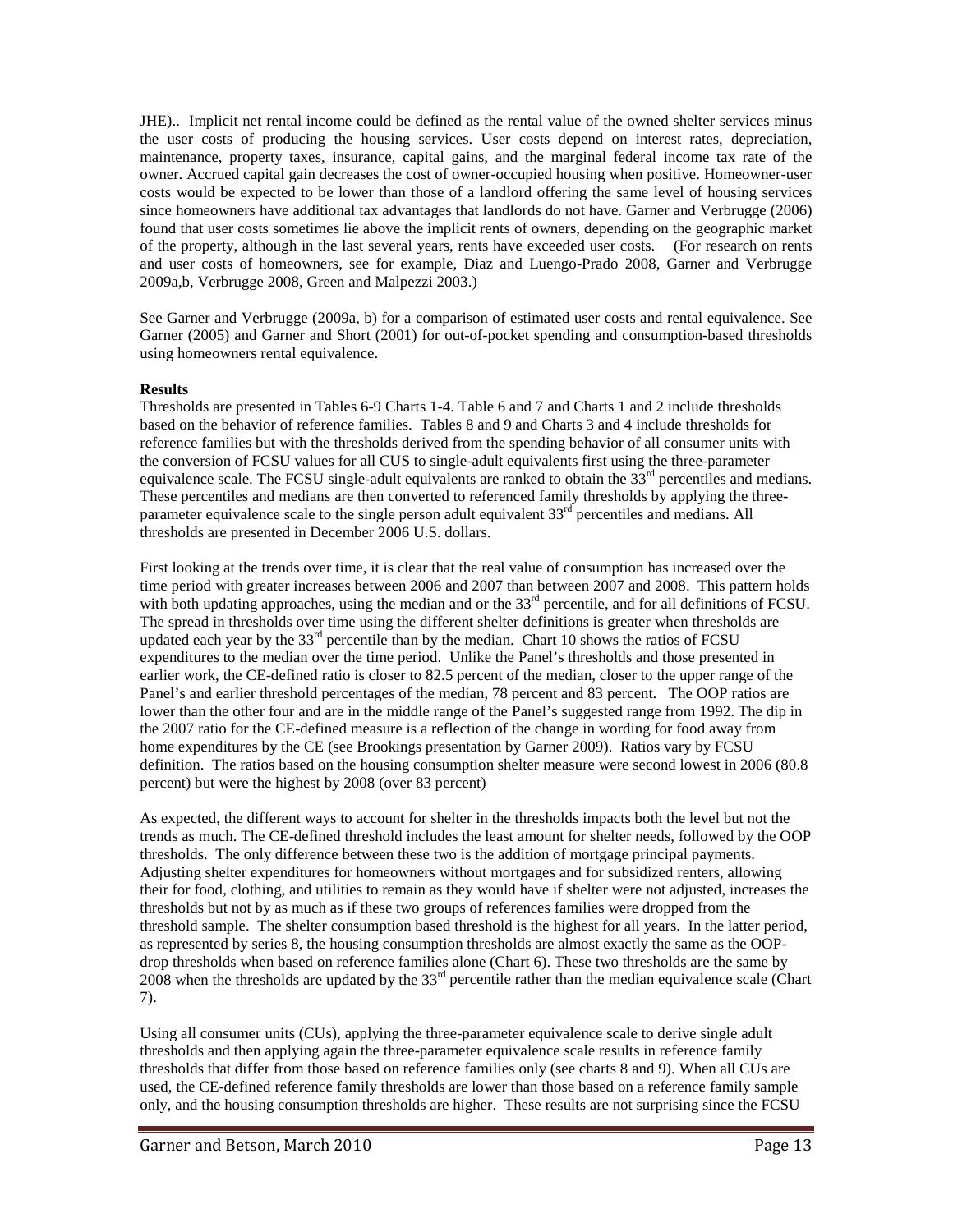expenditures are more diverse for the full U.S. population than for families composed of two adults and two children alone. A striking difference between the thresholds based on the reference families only and those based on all CUs, regardless of the updating mechanism, is that the level and trends are almost exactly the same when FCSU expenditures for all CUs are used. This is likely due to the fact that the  $33<sup>rd</sup>$  percentileto-median ratios are almost constant when all consumer units are in the sample (see Chart 11).

#### **Conclusions**

The thresholds presented in this study, unlike the official thresholds, reflect recent spending and consumption needs in levels and patterns. They account for changes in living standards over time, unlike the official measure. A focus on meeting spending needs versus consumption needs dictates which threshold is more appropriate. Both types have been produced in this study. The results presented reveal thresholds that have been increasing at a faster rate than official poverty thresholds. This is not surprising given the different assumptions underlying the NAS approach and the official measure.

Shelter accounts for the largest percentage of the FCSU thresholds. Therefore the treatment of shelter in the thresholds is of upmost importance. In this research, we have moved beyond the spending based thresholds used by the Panel (CE-defined expenditures) and those based strictly on out-of-pocket expenditures (OOP) to account for the needs of all owners and all renters, regardless of whether they have a mortgage or not or live in subsidized housing or not.

The OOP-drop and OOP-adjust thresholds made adjustments to spending such that the cost to live in an owned home would be the same for all owners and the costs to live in a rental unit would be the same for all renters. We noted that the OOP-drop thresholds were biased upward since owners without mortgages and renters with subsidies were excluded from the estimation sample. To obtain a measure of resources that is consistent with the OOP-adjust threshold, only the subsidies for renters would be added to resources. For the other OOP thresholds, nothing extra would be added to resources.

The fifth option moves from spending-based thresholds closer to a consumption based threshold. The housing consumption threshold reflects what it would cost to meet shelter consumption needs, regardless of housing status, and out-of-pocket needs for food, clothing, and utilities. When using consumption based thresholds, the subsidies received by renters would be added to resources and the implicit net rental income from owning one's home would be added to resources.

This research highlights:

- 1. the importance of the definition of shelter used for the thresholds,
- 2. that spending and consumption needs change over time in real terms,
- 3. that the base period for the initial threshold matters, and
- 4. the sample underlying the identification of the distribution of FCSU expenditures matters.

Regardless of the shelter definition selected for the modern threshold, the resource measure must be consistently defined, including additions to resources for shelter or not. As one of the main uses of a new poverty measure could be to study the impact of government transfers and other programs on poverty rates, it seems natural that the spending and consumption needs of renters with and without subsidizes would be the same and accounted for in the thresholds. OOP-adjust and housing consumption thresholds meet this criterion.

The question of homeowners without mortgages remains a challenge for poverty measurement. Given the current mix of owned housing with and without mortgages, one might want to account for the increase in spending needs so that all owners are treated the same, as mortgages holders. Another option is to develop a threshold that would allow us to account for the implicit transfers families receive from owning their own homes. Three options were presented in this research: dropping this group from the threshold sample, adjusting their spending on shelter so that it would look like that of homeowners with mortgages, or treat all homeowners the same by using report rental equivalence values from the CE survey. The OOP-drop option results in thresholds that are biased upwards due to the fact that homeowners without mortgages have different spending patterns for food, clothing, and utilities. OOP-adjust thresholds were proposed as a way to allow these homeowners to maintain their spending for these other goods and services, while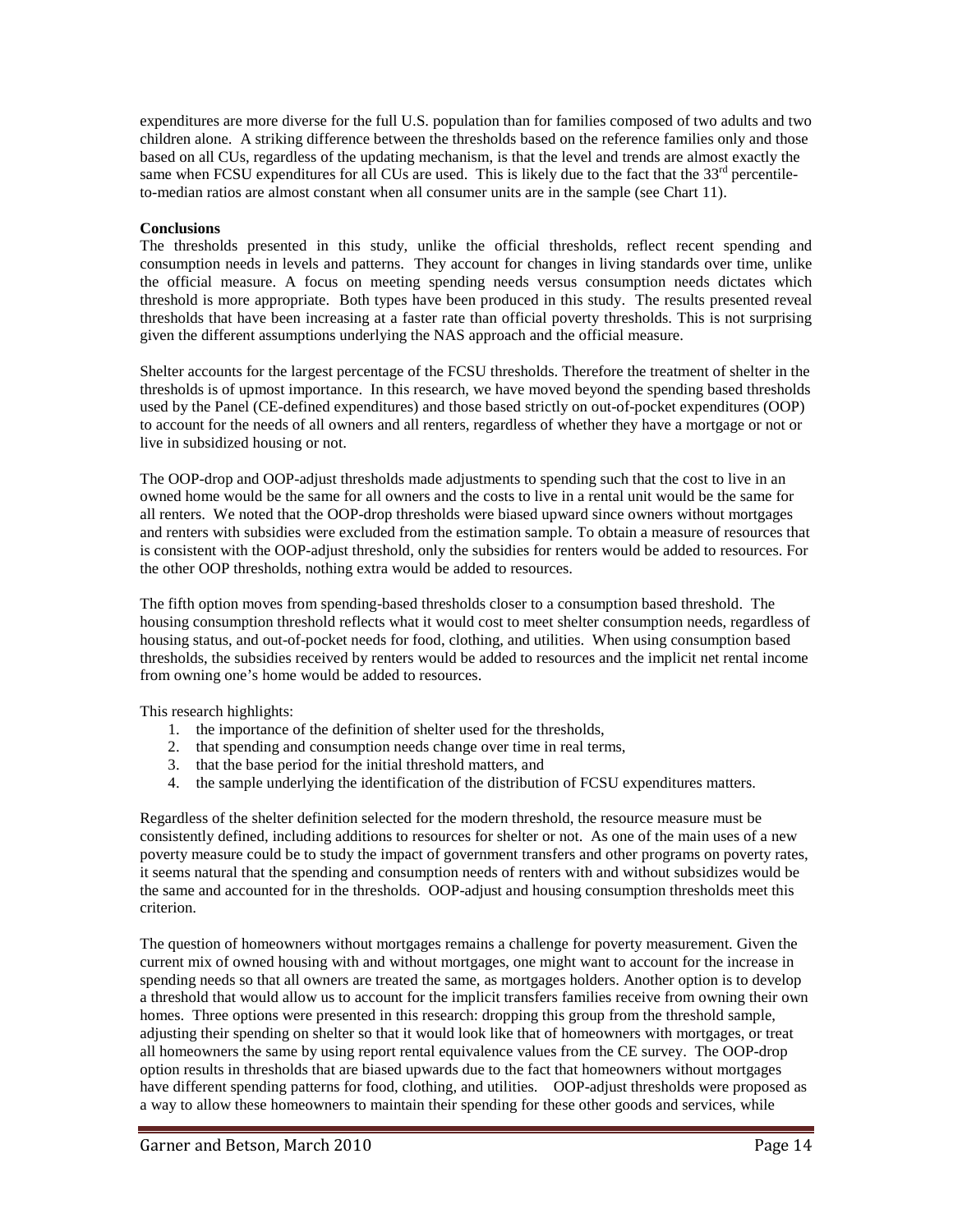bumping their shelter expenditures up. This option is appealing; however, the relationship between FCSU spending and total outlays, with and without mortgages differs over consumer unit types (see Betson 2009) and likely over time. Before applying this method in production, additional research is needed. The fifth option, the housing consumption threshold, treats all owners and renters the same. The BLS uses owners' equivalent rents for the CPI; thus, using rental equivalence for poverty measurement would be consistent with this other major economic statistic. In addition, the internationally poverty thresholds often used in World Bank studies (with price adjustments based on Purchasing Price Parities) are based on consumption and are designed to account for the rental equivalence of owner-occupied housing (gleaned from Angus Deaton's speech given at the ASSA 2010, January 4). Also, implementing a modern poverty measure based on rental equivalence would be much easier than adjusting homeowners without mortgages expenditures using the method proposed by Betson (2009).

In selecting the approach to develop the FCSU thresholds, it is necessary to keep in mind the properties that the Panel deemed desirable for a modern poverty measure for the United States: consistency in the construction of thresholds and resources; statistical defensibility; understandability; broad acceptance by the public; and operational feasibility. As we have shown, all of the methods used to produce the thresholds dictate the use of resources that are consistently defined. Some are more statistically defensible than others and the operational feasibility varies as well. We know that the first two threshold measures, the CEdefined and OOP thresholds, are acceptable to the public (and presumably understandable) as they have been used for several years now by the public. Consumption based thresholds have also been used. The other options, the OOP-drop and OOP-adjust, are still to be vetted by researchers and by the statistical agencies responsible for the possible implementation of a new poverty measure for the United States.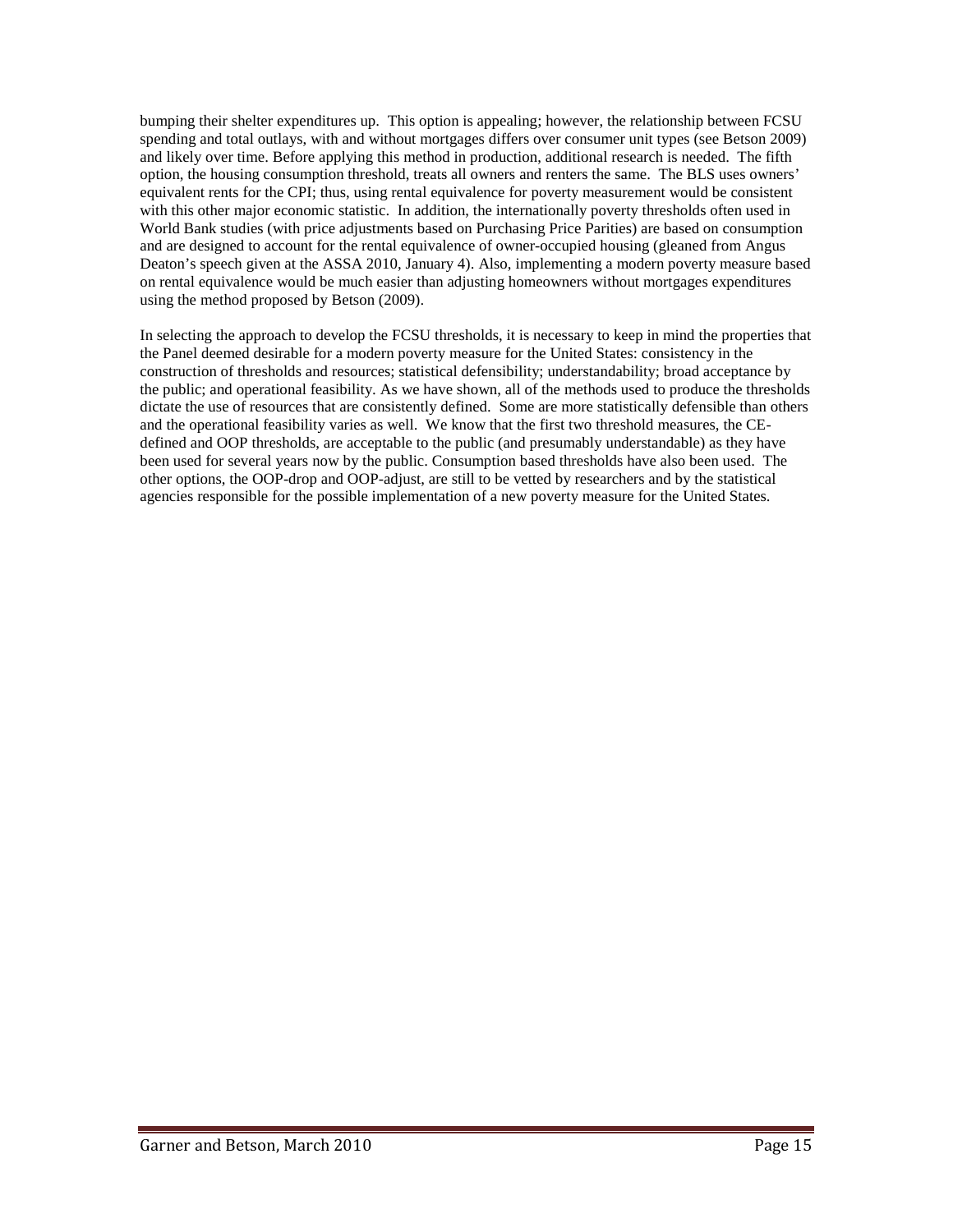#### **References**

(Many of the unpublished working papers and presentations listed here are available at: <http://www.census.gov/hhes/www/povmeas/papers.html>

Banthin, Jessica, Thesia I. Garner, and Kathleen Short, "Medical Care Needs in Poverty Thresholds: Problems Posed by the Uninsured." Agency for Healthcare Research and Quality, Presented at the American Economic Association Meetings, January 2001.

Bavier, Richard, "Do the Current Poverty Thresholds Include Any Amount for Health Care", Poverty Measurement Working Paper, March 2001.

Betson, David, "Effect of Home Ownership on Poverty Measurement," unpublished manuscript, University of Notre Dame, November 1995.

Betson, David, "Homeownership and Poverty Measurement," paper prepared for presentation at the Brookings Institution/ Census Bureau Conference on Improved Poverty Measurement, Washington, DC, (October) 2009.

Bureau of Labor Statistics (BLS), U.S. Department of Labor, *Questions and Answers on Homeownership Costs*, BLS News Releases, January 1983.

Bureau of Labor Statistics (BLS), U.S. Department of Labor, [https://www.bls.gov/cex/csxgloss.htm#housing,](http://www.bls.gov/cex/csxgloss.htm#housing) 2010.

Citro, Constance F., and Robert T. Michael (eds.), *Measuring Poverty: A New Approach*, Washington, D.C.: National Academy Press, 1995.

Díaz, Antonia, Luengo-Prado, María J., "On the User Cost and Homeownership," *Review of Economic Dynamics,* 11 (3), 584–613, 2008.

Garner, Thesia I., "Developing Poverty Thresholds 1993-2003," *2005 Proceedings of the American Statistical Association, Social Statistics Section* [CD-ROM], Alexandria, VA: American Statistical Association: pp-pp. (revised September 18, 2006)

Garner, Thesia I., "National Academy of Sciences--Based Poverty Thresholds: The Details of Alternatives and Choices in Specification," presented at the Joint Statistical Meetings, American Statistical Association, Social Statistics Section, Washington, DC, (August) 2009a.

Garner, Thesia I., "Poverty Thresholds Alternatives/ Choices," presented at the Brookings Institution/ Census Bureau Conference on Improved Poverty Measurement, Washington, DC, (October) 2009b.

Garner, Thesia I. and Patricia Rozaklis, "Accounting for Owner Occupied Housing in Poverty: Focus on Thresholds," *American Statistical Association (ASA) Proceedings of the Section on Government Statistics and Section on Social Statistic,* 1999*.* 

Garner, Thesia I. and Patricia Rozaklis, "Owner-Occupied Housing: An Input for Experimental Poverty Thresholds," paper presented at session organized by the Society of Government Economists at the annual meeting of the Allied Social Sciences Associations, January 6, 2001*.*

Garner, Thesia I., Stephanie Shipp, Geoffrey Paulin, Kathleen Short, and Charles Nelson, "Poverty Measurement in the 1990s," *Monthly Labor Review*, March 1998, pp. 39-61.

Garner, Thesia I. and Kathleen S. Short, "Accounting for Owner-occupied Dwelling Services: Aggregates and Distributions," *[Journal of Housing Economics](http://www.sciencedirect.com/science/journal/10511377)*, [Volume 18, Issue 3,](http://www.sciencedirect.com/science?_ob=PublicationURL&_tockey=%23TOC%236885%232009%23999819996%231530105%23FLA%23&_cdi=6885&_pubType=J&view=c&_auth=y&_acct=C000050221&_version=1&_urlVersion=0&_userid=10&md5=c827c65fe4f58da86d9077ef8288da87) September 2009, pp. 233-248, Special Issue on Owner Occupied Housing in National Accounts and Inflation Measures.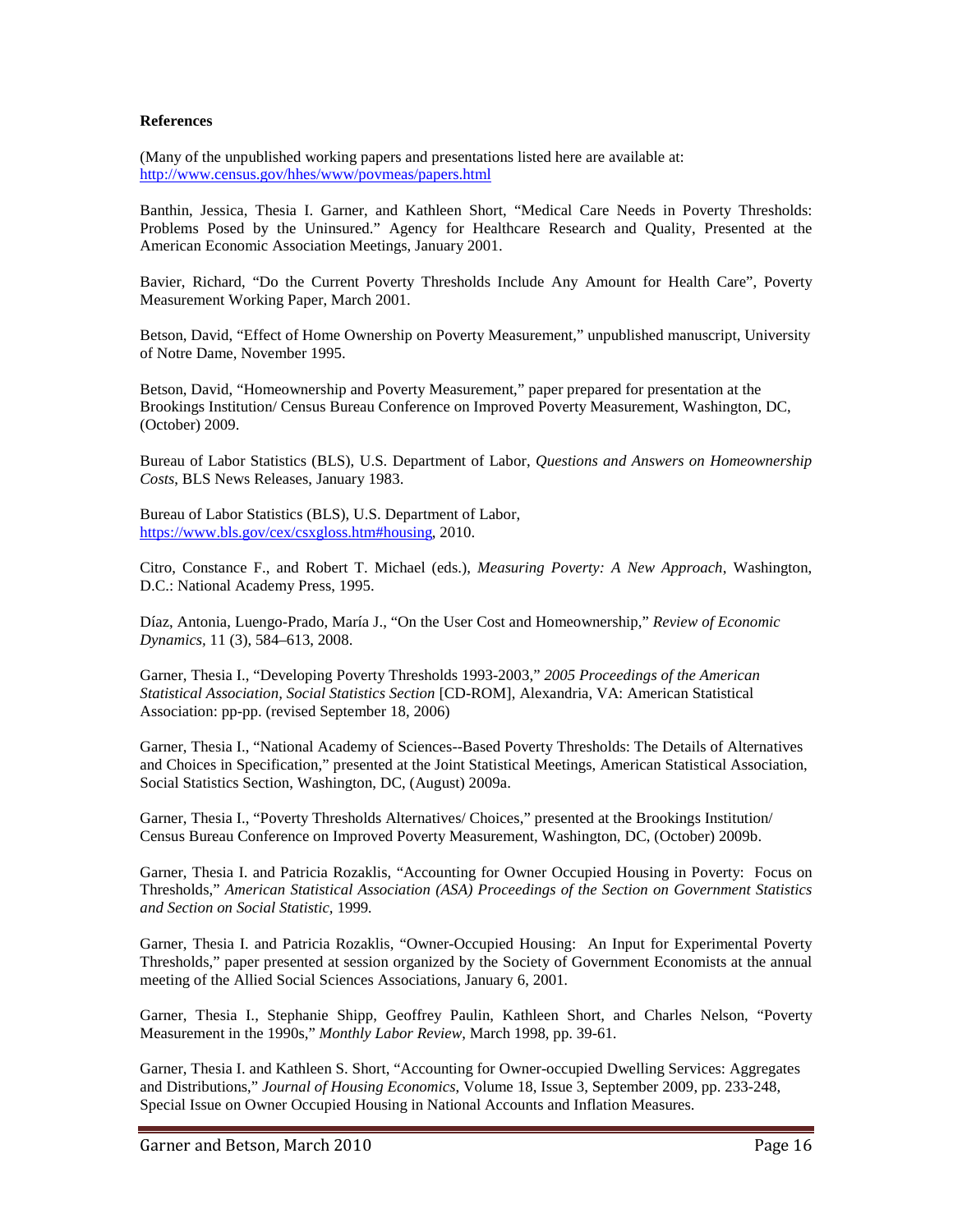Garner, Thesia I. and Kathleen S. Short, "Creating a Consistent Poverty Measure Over Time Using NAS Procedures: 1996-2005," Bureau of Labor Statistics Working Paper Number 417, 2008.

Garner, Thesia I. and Kathleen S. Short, "Creating a Consistent Poverty Measure Over Time Using NAS Procedures: 1996-2005,"*Review of Income and Wealth*, forthcoming 2010.

Garner, Thesia I. and Kathleen S. Short, "Owner-Occupied Shelter in Experimental Poverty Measures," paper presented at the Annual Meeting of the Southern Economic Association, Tampa, Florida, November 1, 2001.

Garner, Thesia I. and Randal Verbrugge, "The Puzzling Divergence of Rents and User Costs, 1980-2004: Summary and Extensions," chapter 8, in *Price and Productivity Measurement: Volume 1 – Housing* (W.E., Diewert, B.M. Balk, D. Fixler, K.J. Fox and A.O. Nakamura, eds.), Trafford Press, 2009a, pp. 125-146.

Garner, Thesia I. and Randal Verbrugge, "Reconciling User Costs and Rental Equivalence: Evidence from the US Consumer Expenditure Survey," *[Journal of Housing Economics](http://www.sciencedirect.com/science/journal/10511377)*, [Volume 18, Issue 3,](http://www.sciencedirect.com/science?_ob=PublicationURL&_tockey=%23TOC%236885%232009%23999819996%231530105%23FLA%23&_cdi=6885&_pubType=J&view=c&_auth=y&_acct=C000050221&_version=1&_urlVersion=0&_userid=10&md5=c827c65fe4f58da86d9077ef8288da87) (September) 2009b, pp. 172-192, Special Issue on Owner Occupied Housing in National Accounts and Inflation Measures.

Green, Richard K. and Stephen Malpezzi, *A Primer on U.S. Housing Markets and Housing Policy*, Washington, DC: The Urban Institute, 2003.

Iceland, John. "The CNSTAT Workshop on Experimental Poverty Measures, June 2004." Focus 23, 3 (Spring) 2005, pp. 26-30.

Johnson, David, Stephanie Shipp, and Thesia I. Garner, "Developing Poverty Thresholds Using Expenditure Data,*"* in *Proceedings of the Government and Social Statistics Section.* Alexandria, VA: American Statistical Association, August 1997, pp. 28-37.

National Research Council. *Workshop on Experimental Poverty Measures: Summary of a Workshop*. Washington, D.C.: National Academy Press, 2005.

Renwick, Trudi, "Improving the Measurement of Family Resources in a Modernized Poverty Measure," paper prepared for presentations at the Allied Social Sciences Associations (ASSA) meetings, Society of Government Economists (SGE) session, Atlanta, GA, 2010.

Renwick, Trudi, "Experimental Poverty Measures: Geographic Adjustments from the American Community Survey and BEA Price Parities," *2009 Proceedings of the American Statistical Association, Social Statistics Section* [CD-ROM], Alexandria, VA: American Statistical Association: pp.-pp. Presented at the conference in Washington, DC, August 2009.

Rogers, John M. and Maureen B. Gray, "CE Data: Quintiles of Income versus Quintiles of Outlays," *Monthly Labor Review*, Vol. 117, No. 12, December 1994.

Rozaklis, Patricia and Thesia I. Garner, "Subsidized Renters: Thresholds," presented during the BLS Division of Price and Index Number Research Seminar Series, May 5, 1999.

Short, Kathleen, "Cohabitation and Child Care in a Poverty Measure," *2009 Proceedings of the American Statistical Association, Social Statistics Section* [CD-ROM], Alexandria, VA: American Statistical Association: pp.-pp. Presented at the conference in Washington, DC, August 2009.

Short, Kathleen, "Estimating Resources for Poverty Measurement: 1993-2003," *2005 Proceedings of the American Statistical Association, Social Statistics Section* [CD-ROM], Alexandria, VA: American Statistical Association: pp.-pp. Presented at the conference in Minneapolis, Minnesota, August 10, 2005.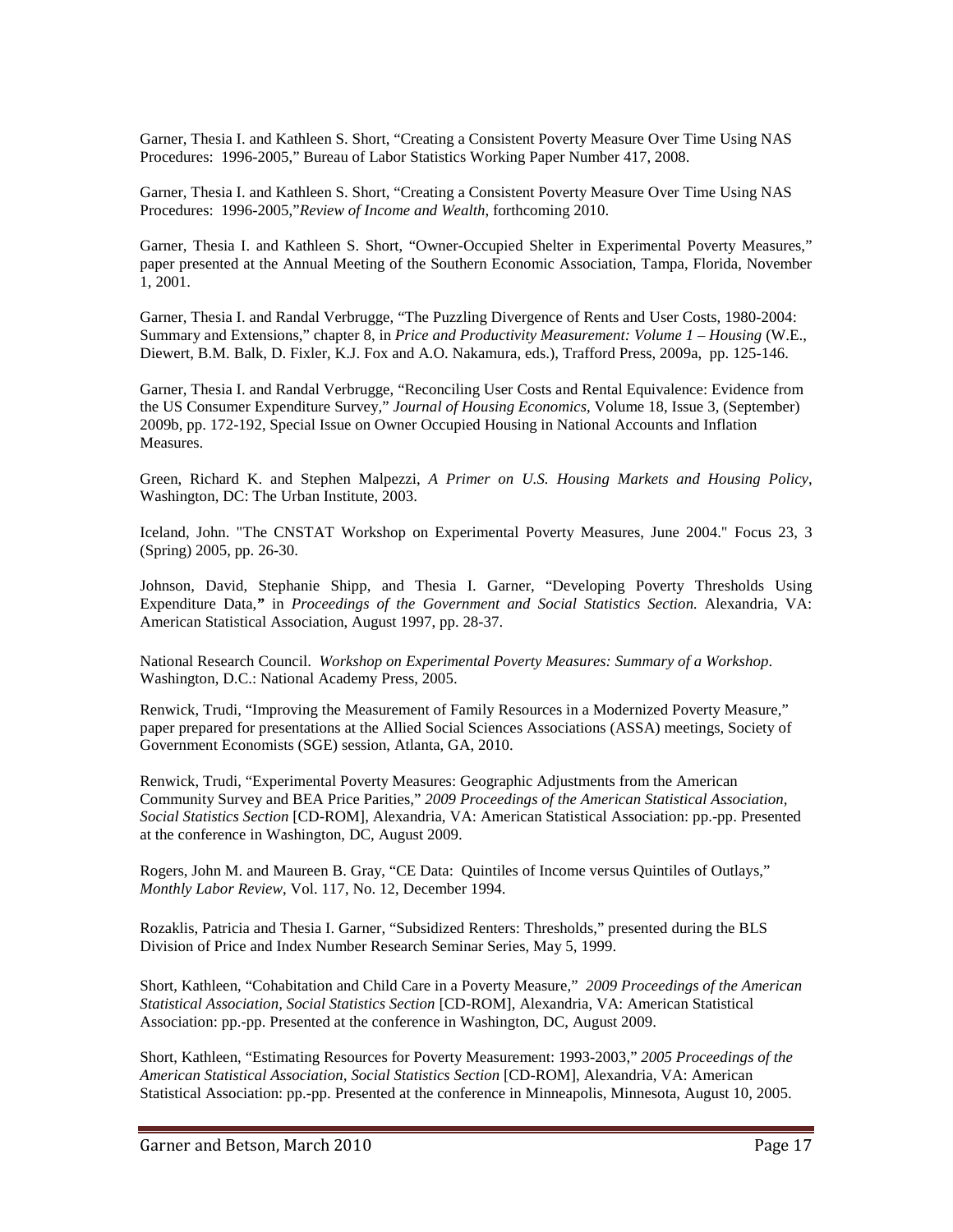Short, Kathleen, *Experimental Poverty Measures: 1999,* U.S. Census Bureau, Current Population Reports, Consumer Income, P60-216, U.S. Government Printing Office, Washington, DC, 2001.

Short, Kathleen, "Experimental Modern Poverty Measure 2007," paper prepared for presentations at the Allied Social Sciences Associations (ASSA) meetings, Society of Government Economists (SGE) session, Atlanta, GA, 2010.

Short, Kathleen and Garner, Thesia I. "Experimental Poverty Measures Under Alternate Treatments of Medical Out-of-Pocket Expenditures." *Monthly Labor Review,* August 2002, pp. 3-13.

Short, Kathleen et al., 1998.

Short, Kathleen, Thesia Garner, David Johnson, and Patricia Doyle*, Experimental Poverty Measures: 1990 to 1997*, U.S. Census Bureau, Current Population Reports, Consumer Income, P60-205, U.S. Government Printing Office, Washington, DC, 1999.

Verbrugge, Randal, "The Puzzling Divergence of Aggregate Rents and User Costs, 1980–2004," *The Review of Income and Wealth* 54 (4), 671–699, 2008.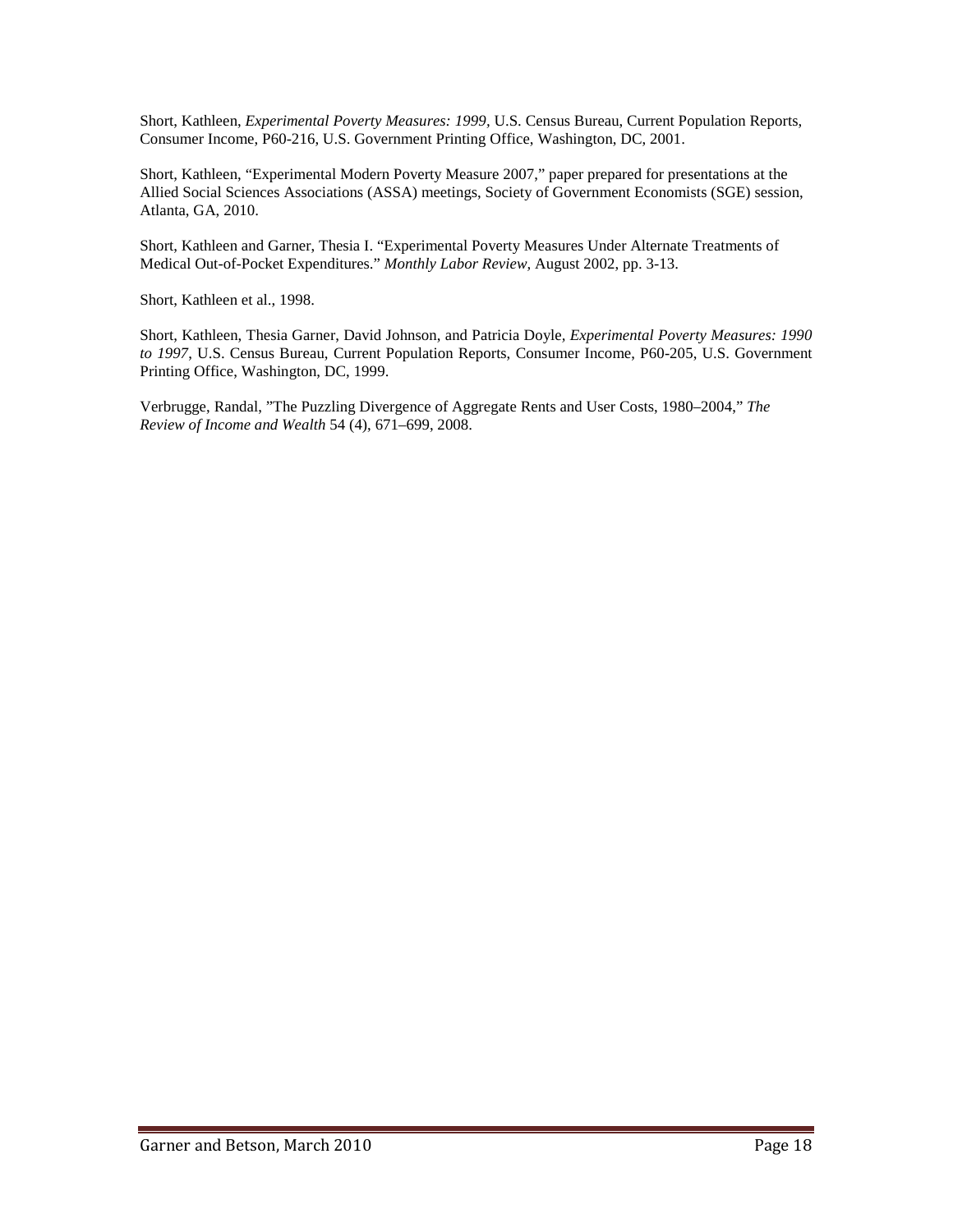| Source       | df<br>SS         | ΜS        |            |        | Number of obs =      | 11805              |
|--------------|------------------|-----------|------------|--------|----------------------|--------------------|
|              |                  |           |            |        | $F(38, 11766) =$     | 179.57             |
| Model        | 2199.04611       | 38        | 57.8696344 |        | Prob > F             | 0.0000<br>$\equiv$ |
| Residual     | 3791.88312 11766 |           | .322274615 |        | R-squared            | 0.3671<br>$\equiv$ |
|              |                  |           |            |        | $Adj$ R-squared =    | 0.3650             |
| Total        | 5990.92923 11804 |           | .507533822 |        | Root MSE             | .56769<br>$=$      |
| lnrent       | Coef.            | Std. Err. | $\sf t$    | P >  t | [95% Conf. Interval] |                    |
|              |                  |           |            |        |                      |                    |
| detached     | .1242012         | .0280863  | 4.42       | 0.000  | .0691475             | .179255            |
| rowhouse     | .1720682         | .0322084  | 5.34       | 0.000  | .1089344             | .2352019           |
| endrow       | .1573149         | .0441066  | 3.57       | 0.000  | .0708586             | .2437711           |
| duplex       | .1758895         | .0303875  | 5.79       | 0.000  | .1163249             | .235454            |
| numplex      | .176296          | .0316019  | 5.58       | 0.000  | .1143511             | .238241            |
| garden       | .1769723         | .0301893  | 5.86       | 0.000  | .1177963             | .2361484           |
| hirise       | .3251252         | .0343593  | 9.46       | 0.000  | .2577753             | .392475            |
| aptflat      | .196757          | .0267823  | 7.35       | 0.000  | .1442594             | .2492547           |
| room         | .0039405         | .0054536  | 0.72       | 0.470  | $-.0067494$          | .0146303           |
| room2        | .0001078         | .0001742  | 0.62       | 0.536  | $-.0002337$          | .0004494           |
| bath         | .1231849         | .0401506  | 3.07       | 0.002  | .0444831             | .2018868           |
| bath2        | .0033287         | .0112864  | 0.29       | 0.768  | $-.0187945$          | .0254519           |
| hbath        | .1196439         | .0374303  | 3.20       | 0.001  | .0462744             | .1930134           |
| hbath2       | $-.0435747$      | .02557    | $-1.70$    | 0.088  | $-.093696$           | .0065466           |
| ldwellage    | $-.000769$       | .0011839  | $-0.65$    | 0.516  | $-.0030896$          | .0015516           |
| ldwellage2   | $4.71e-06$       | .0000132  | 0.36       | 0.721  | $-.0000211$          | .0000305           |
| aqe100       | $-.1906575$      | .0560891  | $-3.40$    | 0.001  | $-.3006014$          | $-.0807137$        |
| missdwellage | $-.0658015$      | .0240413  | $-2.74$    | 0.006  | $-.1129264$          | $-.0186765$        |
| pool         | .0555228         | .0165976  | 3.35       | 0.001  | .0229888             | .0880568           |
| haveporch    | .008578          | .011975   | 0.72       | 0.474  | $-.0148949$          | .032051            |
| centralair   | .0102884         | .0131321  | 0.78       | 0.433  | $-.0154528$          | .0360295           |
| yes_apl      | .0329902         | .0142718  | 2.31       | 0.021  | .0050152             | .0609653           |
| energy_rent  | .0466686         | .0126273  | 3.70       | 0.000  | .021917              | .0714202           |
| water_trash  | .0448854         | .0148248  | 3.03       | 0.002  | .0158264             | .0739444           |
| crowd        | .1152696         | .0153837  | 7.49       | 0.000  | .0851151             | .1454242           |
| insmsa       | .284777          | .016324   | 17.45      | 0.000  | .2527793             | .3167747           |
| south        | $-.2425786$      | .0183897  | $-13.19$   | 0.000  | $-.2786255$          | $-.2065317$        |
| midwest      | $-.2140218$      | .0180187  | $-11.88$   | 0.000  | $-.2493415$          | $-.1787022$        |
| west         | $-.0347507$      | .0172534  | $-2.01$    | 0.044  | $-.0685703$          | $-.000931$         |
| income       | .1137067         | .003791   | 29.99      | 0.000  | .1062758             | .1211376           |
| income2      | $-.0029356$      | .0002022  | $-14.52$   | 0.000  | $-.0033319$          | $-.0025393$        |
| sub          | $-.8562419$      | .0297046  | $-28.83$   | 0.000  | $-.9144679$          | $-.7980158$        |
| sincome      | .2248147         | .021247   | 10.58      | 0.000  | .1831671             | .2664622           |
| sincome2     | $-.0166483$      | .0024774  | $-6.72$    | 0.000  | $-.0215044$          | $-.0117922$        |
| y1           | .021157          | .0163617  | 1.29       | 0.196  | $-.0109146$          | .0532287           |
| y2           | .0161869         | .0164938  | 0.98       | 0.326  | $-.0161437$          | .0485174           |
| y3           | .0164718         | .0165188  | 1.00       | 0.319  | $-.0159078$          | .0488514           |
| y4           | .0124247         | .0164054  | 0.76       | 0.449  | $-.0197326$          | .0445821           |
| $\_cons$     | 6.498652         | .0507308  | 128.10     | 0.000  | 6.399211             | 6.598093           |

| Table 1. Rent Regression to Impute Rents for Renters Receiving Subsidies. |
|---------------------------------------------------------------------------|
| Sample: All Renters. Data: 2004Q1-2005Q1 CE Interview.                    |

an i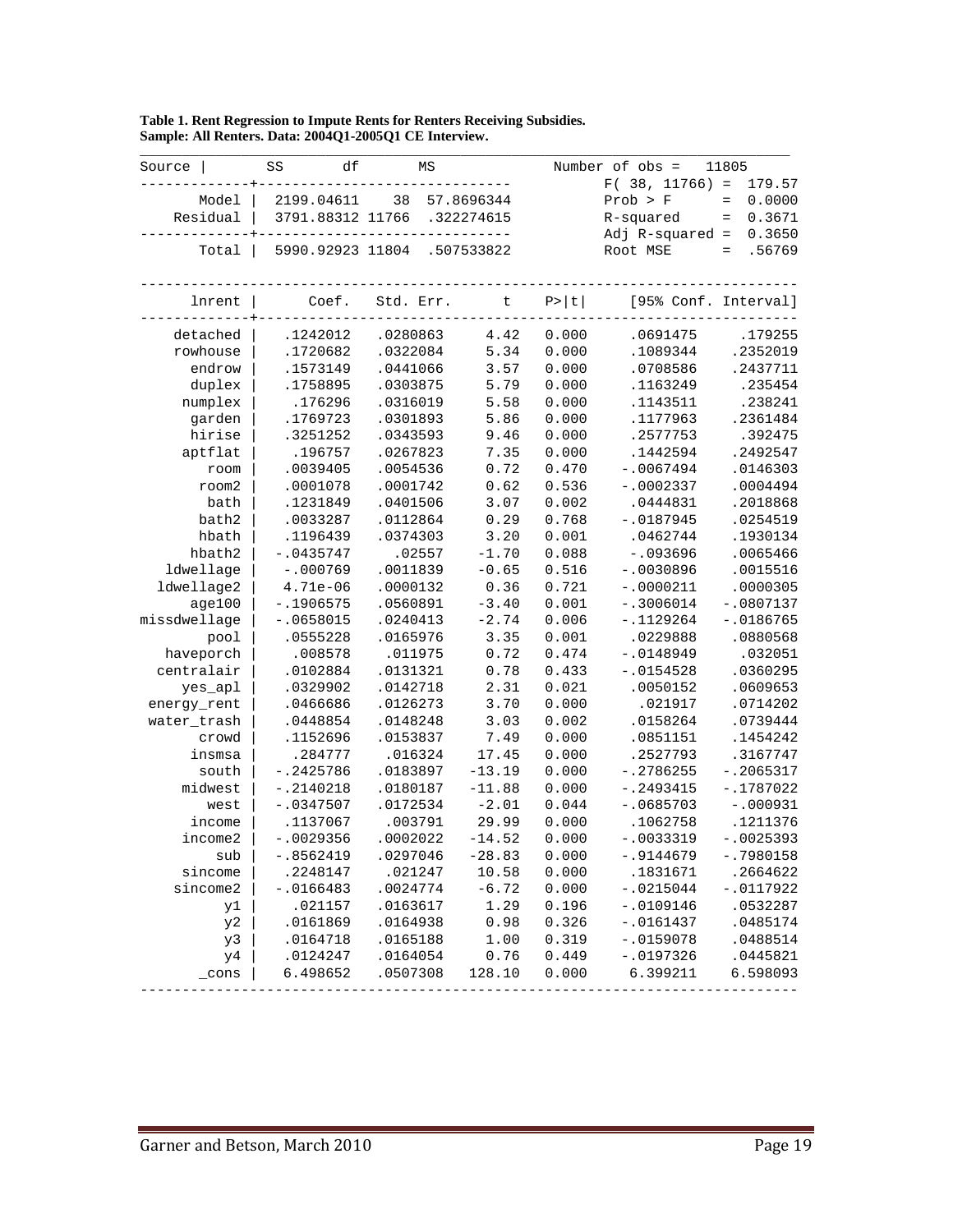| Source          | SS<br>df    | ΜS        |            |        | Number of obs =      | 9354                      |
|-----------------|-------------|-----------|------------|--------|----------------------|---------------------------|
|                 |             |           |            |        | F(37,<br>$9316$ =    | 136.32                    |
| Model           | 1870.69615  | 37        | 50.5593553 |        | Prob > F             | 0.0000<br>$\equiv$        |
| Residual        | 3455.29897  | 9316      | .370899417 |        | R-squared            | 0.3512<br>$\quad \  \  =$ |
|                 |             |           |            |        | $Adj$ R-squared =    | 0.3487                    |
| Total           | 5325.99512  | 9353      | .569442437 |        | Root MSE             | .60902<br>$=$             |
| lnrent          | Coef.       | Std. Err. | $\sf t$    | P >  t | [95% Conf. Interval] |                           |
| detached        | .11836      | .0323083  | 3.66       | 0.000  | .0550288             | .1816913                  |
| rowhouse        | .126765     | .0391369  | 3.24       | 0.001  | .0500481             | .2034818                  |
| endrow          | .2216177    | .0551793  | 4.02       | 0.000  | .1134543             | .3297811                  |
| duplex          | .1362315    | .0368666  | 3.70       | 0.000  | .063965              | .2084981                  |
| numplex         | .1197765    | .0384027  | 3.12       | 0.002  | .0444988             | .1950542                  |
| garden          | .1175732    | .0387282  | 3.04       | 0.002  | .0416574             | .193489                   |
| hirise          | .2836297    | .0426777  | 6.65       | 0.000  | .1999721             | .3672872                  |
| aptflat         | .1576171    | .0312327  | 5.05       | 0.000  | .0963943             | .21884                    |
| room            | .0052695    | .0063983  | 0.82       | 0.410  | $-.0072726$          | .0178116                  |
| room2           | .0002523    | .0001683  | 1.50       | 0.134  | $-.0000776$          | .0005821                  |
| bath            | $-.0167867$ | .0616998  | $-0.27$    | 0.786  | $-.1377318$          | .1041584                  |
| bath2           | .0322265    | .019552   | 1.65       | 0.099  | $-.0060996$          | .0705526                  |
| hbath           | .1290902    | .0320312  | 4.03       | 0.000  | .066302              | .1918784                  |
| hbath2          | $-.0305009$ | .0188063  | $-1.62$    | 0.105  | $-.0673654$          | .0063636                  |
| ldwellage       | $-.0025268$ | .0013531  | $-1.87$    | 0.062  | $-.005179$           | .0001255                  |
| ldwellage2      | .000015     | .0000148  | 1.01       | 0.312  | $-.0000141$          | .0000441                  |
| aqe100          | .0101305    | .0614537  | 0.16       | 0.869  | $-.1103322$          | .1305932                  |
| missdwellage    | $-.1263478$ | .0284945  | $-4.43$    | 0.000  | $-.1822032$          | $-.0704923$               |
| pool            | $-.0157419$ | .0201098  | $-0.78$    | 0.434  | $-.0551614$          | .0236776                  |
| haveporch       | .023453     | .0140052  | 1.67       | 0.094  | $-.0040002$          | .0509063                  |
| centralair      | .0325792    | .0155903  | 2.09       | 0.037  | .0020189             | .0631395                  |
| yes_apl         | .1027375    | .0174393  | 5.89       | 0.000  | .0685526             | .1369224                  |
| energy_rent     | .1003197    | .0152401  | 6.58       | 0.000  | .0704458             | .1301935                  |
| water_trash     | .0281015    | .0176037  | 1.60       | 0.110  | $-.0064056$          | .0626087                  |
| crowd           | .1042168    | .0172555  | 6.04       | 0.000  | .0703924             | .1380413                  |
| insmsa          | .3084223    | .0229428  | 13.44      | 0.000  | .2634495             | .3533952                  |
| south           | $-.2770879$ | .0215546  | $-12.86$   | 0.000  | $-.3193397$          | $-.2348362$               |
| midwest         | $-.2532286$ | .0225416  | $-11.23$   | 0.000  | $-.2974151$          | $-.209042$                |
| west            | .0034923    | .0215212  | 0.16       | 0.871  | $-.038694$           | .0456787                  |
| income          | .1036481    | .0040461  | 25.62      | 0.000  | .0957168             | .1115793                  |
| income2         | $-10023339$ | .0001827  | $-12.77$   | 0.000  | $-.002692$           | $-.0019757$               |
| sub             | $-.8766729$ | .0369926  | $-23.70$   | 0.000  | $-.9491864$          | $-.8041593$               |
| sincome         | .2738198    | .0289028  | 9.47       | 0.000  | .217164              | .3304756                  |
| sincome2        | $-.0248658$ | .0039115  | $-6.36$    | 0.000  | $-.0325333$          | $-.0171983$               |
| yб              | .0325614    | .0179335  | 1.82       | 0.069  | $-.0025923$          | .067715                   |
| y7              | .0285056    | .0178827  | 1.59       | 0.111  | $-.0065484$          | .0635595                  |
| y8              | .0542008    | .0175786  | 3.08       | 0.002  | .0197428             | .0886587                  |
| $_{\rm \_cons}$ | 6.667222    | .0655047  | 101.78     | 0.000  | 6.538819             | 6.795626                  |
|                 |             |           |            |        |                      |                           |

## **Table 2. Rent Regression to Impute Rents for Renters Receiving Subsidies. Sample: All Renters. Data: 2005Q2-2006Q1 CE Interview.**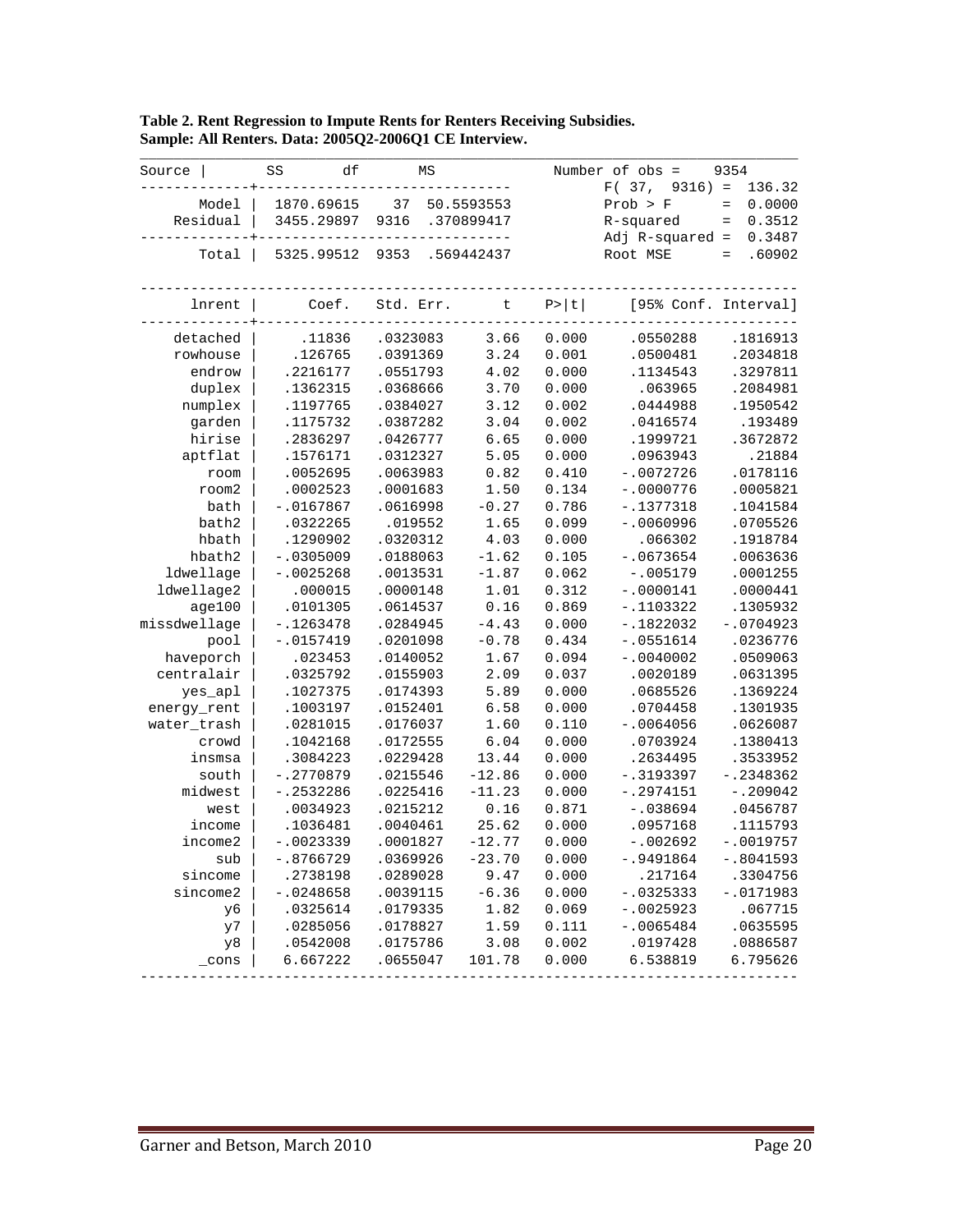| Source       | SS<br>df    | ΜS        |            |        | Number of obs =      | 8566                      |
|--------------|-------------|-----------|------------|--------|----------------------|---------------------------|
|              |             |           |            |        | F(37,<br>$8528$ =    | 144.70                    |
| Model        | 1886.97735  | 37        | 50.9993879 |        | Prob > F             | 0.0000<br>$\equiv$        |
| Residual     | 3005.64489  | 8528      | .352444289 |        | R-squared            | 0.3857<br>$\quad \  \  =$ |
|              |             |           |            |        | $Adj$ R-squared =    | 0.3830                    |
| Total        | 4892.62225  | 8565      | .571234355 |        | Root MSE             | .59367<br>$=$             |
| lnrent       | Coef.       | Std. Err. | $\sf t$    | P >  t | [95% Conf. Interval] |                           |
| detached     | .0212705    | .0345685  | 0.62       | 0.538  | $-.0464921$          | .0890331                  |
| rowhouse     | .0509333    | .0401931  | 1.27       | 0.205  | $-.0278549$          | .1297214                  |
| endrow       | .0474356    | .0566255  | 0.84       | 0.402  | $-.063564$           | .1584352                  |
| duplex       | .0455546    | .0396787  | 1.15       | 0.251  | $-.0322252$          | .1233344                  |
| numplex      | $-.0251913$ | .0414043  | $-0.61$    | 0.543  | $-.1063538$          | .0559711                  |
| garden       | .0722565    | .0417767  | 1.73       | 0.084  | $-.0096359$          | .154149                   |
| hirise       | .2052629    | .0429578  | 4.78       | 0.000  | .1210551             | .2894706                  |
| aptflat      | .068702     | .0331737  | 2.07       | 0.038  | .0036736             | .1337304                  |
| room         | .0130305    | .0061854  | 2.11       | 0.035  | .0009056             | .0251554                  |
| room2        | $-.0002809$ | .000112   | $-2.51$    | 0.012  | $-.0005004$          | $-.0000614$               |
| bath         | $-.1060445$ | .0548703  | $-1.93$    | 0.053  | $-.2136035$          | .0015145                  |
| bath2        | .0558163    | .0167801  | 3.33       | 0.001  | .0229233             | .0887094                  |
| hbath        | .2331286    | .043432   | 5.37       | 0.000  | .1479914             | .3182657                  |
| hbath2       | $-.1021477$ | .028609   | $-3.57$    | 0.000  | $-.1582283$          | $-.0460671$               |
| ldwellage    | $-.0043214$ | .001416   | $-3.05$    | 0.002  | $-.0070971$          | $-.0015458$               |
| ldwellage2   | .0000456    | .0000153  | 2.98       | 0.003  | .0000156             | .0000756                  |
| aqe100       | $-.1074236$ | .0589889  | $-1.82$    | 0.069  | $-.2230561$          | .008209                   |
| missdwellage | $-.1263331$ | .0308007  | $-4.10$    | 0.000  | $-.1867099$          | $-.0659564$               |
| pool         | .0146843    | .0210143  | 0.70       | 0.485  | $-.0265087$          | .0558774                  |
| haveporch    | $-.0267299$ | .014416   | $-1.85$    | 0.064  | $-.0549887$          | .001529                   |
| centralair   | .022319     | .0161024  | 1.39       | 0.166  | $-.0092456$          | .0538835                  |
| yes_apl      | .1102647    | .0175029  | 6.30       | 0.000  | .0759547             | .1445747                  |
| energy_rent  | .0902665    | .0156795  | 5.76       | 0.000  | .0595308             | .1210021                  |
| water_trash  | .0358134    | .0176943  | 2.02       | 0.043  | .0011283             | .0704985                  |
| crowd        | .095355     | .0182547  | 5.22       | 0.000  | .0595714             | .1311386                  |
| insmsa       | .3226028    | .022975   | 14.04      | 0.000  | .2775662             | .3676394                  |
| south        | $-.2239311$ | .0214109  | $-10.46$   | 0.000  | $-.2659018$          | $-.1819605$               |
| midwest      | $-.2599636$ | .0215778  | $-12.05$   | 0.000  | $-.3022614$          | $-.2176658$               |
| west         | .0087352    | .0209536  | 0.42       | 0.677  | $-.032339$           | .0498095                  |
| income       | .0963199    | .0039345  | 24.48      | 0.000  | .0886073             | .1040325                  |
| income2      | -.0020726   | .0001751  | $-11.84$   | 0.000  | $-.0024158$          | $-.0017295$               |
| sub          | $-.9521857$ | .0345182  | $-27.59$   | 0.000  | $-1.01985$           | $-.8845218$               |
| sincome      | .2374149    | .0237073  | 10.01      | 0.000  | .1909429             | .2838869                  |
| sincome2     | $-.014644$  | .0023868  | $-6.14$    | 0.000  | $-.0193227$          | $-.0099652$               |
| y10          | $-.0005898$ | .0182318  | $-0.03$    | 0.974  | $-.0363286$          | .035149                   |
| y11          | .0282164    | .0180944  | 1.56       | 0.119  | $-.007253$           | .0636859                  |
| y12          | .0318903    | .0180991  | 1.76       | 0.078  | $-.0035884$          | .0673691                  |
| $\_cons$     | 6.892635    | .0639251  | 107.82     | 0.000  | 6.767326             | 7.017944                  |
|              |             |           |            |        |                      |                           |

# **Table 3. Rent Regression to Impute Rents for Renters Receiving Subsidies. Sample: All Renters. Data: 2006Q2-2007Q1 CE Interview.**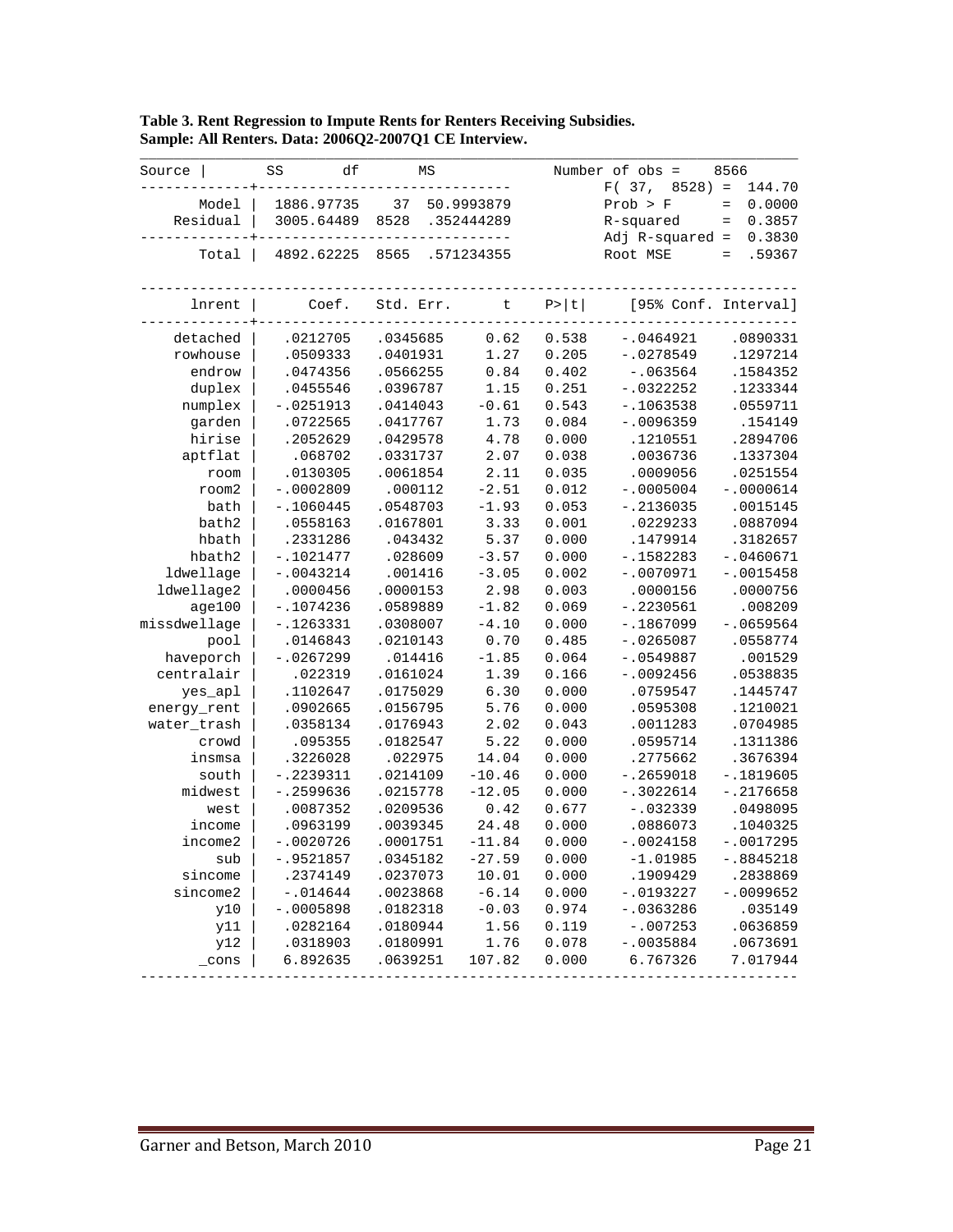| Source          | df<br>SS    | ΜS        |            |        | Number of obs =      | 8450                      |
|-----------------|-------------|-----------|------------|--------|----------------------|---------------------------|
|                 |             |           |            |        | F(37,<br>$8412$ ) =  | 148.58                    |
| Model           | 1859.51499  | 37        | 50.2571619 |        | Prob > F             | 0.0000<br>$\equiv$        |
| Residual        | 2845.2704   | 8412      | .338239468 |        | R-squared            | 0.3952<br>$\quad \  \  =$ |
|                 |             |           |            |        | $Adj$ R-squared =    | 0.3926                    |
| Total           | 4704.78539  | 8449      | .556845235 |        | Root MSE             | .58158<br>$=$             |
| lnrent          | Coef.       | Std. Err. | $\sf t$    | P >  t | [95% Conf. Interval] |                           |
| detached        | .0684705    | .0326599  | 2.10       | 0.036  | .004449              | .132492                   |
| rowhouse        | .115226     | .0393017  | 2.93       | 0.003  | .038185              | .192267                   |
| endrow          | .0889048    | .0538403  | 1.65       | 0.099  | $-.0166354$          | .1944451                  |
| duplex          | .1053194    | .0375867  | 2.80       | 0.005  | .0316403             | .1789985                  |
| numplex         | .0169334    | .039947   | 0.42       | 0.672  | $-.0613726$          | .0952395                  |
| garden          | .1033141    | .0416512  | 2.48       | 0.013  | .0216675             | .1849607                  |
| hirise          | .2761108    | .0443574  | 6.22       | 0.000  | .1891593             | .3630623                  |
| aptflat         | .1162814    | .0314637  | 3.70       | 0.000  | .0546047             | .1779581                  |
| room            | .0025404    | .0071347  | 0.36       | 0.722  | $-.0114454$          | .0165262                  |
| room2           | $-.000054$  | .0003063  | $-0.18$    | 0.860  | $-.0006543$          | .0005464                  |
| bath            | .0250103    | .0505957  | 0.49       | 0.621  | $-.0741698$          | .1241904                  |
| bath2           | .0228511    | .0144366  | 1.58       | 0.113  | $-.0054481$          | .0511504                  |
| hbath           | .1726426    | .0402818  | 4.29       | 0.000  | .0936804             | .2516049                  |
| hbath2          | $-0767877$  | .0266366  | $-2.88$    | 0.004  | $-.129002$           | $-10245734$               |
| ldwellage       | .000028     | .0013913  | 0.02       | 0.984  | $-.0026992$          | .0027552                  |
| ldwellage2      | $-8.50e-06$ | .0000151  | $-0.56$    | 0.572  | $-.000038$           | .000021                   |
| aqe100          | .1293428    | .063125   | 2.05       | 0.040  | .0056023             | .2530833                  |
| missdwellage    | $-.0567568$ | .029919   | $-1.90$    | 0.058  | $-.1154054$          | .0018918                  |
| pool            | .0352005    | .020529   | 1.71       | 0.086  | $-.0050414$          | .0754423                  |
| haveporch       | $-.0115303$ | .0143207  | $-0.81$    | 0.421  | $-.0396024$          | .0165419                  |
| centralair      | .0376282    | .0157517  | 2.39       | 0.017  | .006751              | .0685053                  |
| yes_apl         | .1119291    | .0167214  | 6.69       | 0.000  | .079151              | .1447073                  |
| energy_rent     | .0588517    | .0154011  | 3.82       | 0.000  | .0286617             | .0890417                  |
| water_trash     | .0354276    | .0172752  | 2.05       | 0.040  | .0015639             | .0692913                  |
| crowd           | .1313947    | .0185485  | 7.08       | 0.000  | .0950351             | .1677543                  |
| insmsa          | .3793788    | .0219136  | 17.31      | 0.000  | .3364228             | .4223349                  |
| south           | $-.2628589$ | .0212206  | $-12.39$   | 0.000  | $-.3044566$          | $-.2212612$               |
| midwest         | $-.2051163$ | .0213718  | $-9.60$    | 0.000  | $-.2470102$          | $-.1632223$               |
| west            | .0531038    | .0208989  | 2.54       | 0.011  | .0121367             | .0940708                  |
| income          | .0885976    | .0039789  | 22.27      | 0.000  | .0807979             | .0963973                  |
| income2         | $-.0018328$ | .0001806  | $-10.15$   | 0.000  | $-.0021869$          | $-.0014788$               |
| sub             | $-1.068349$ | .035461   | $-30.13$   | 0.000  | $-1.137861$          | $-.9988368$               |
| sincome         | .3405218    | .0217285  | 15.67      | 0.000  | .2979286             | .383115                   |
| sincome2        | $-.0214266$ | .0016837  | $-12.73$   | 0.000  | $-.024727$           | $-.0181261$               |
| y14             | .0088459    | .0179224  | 0.49       | 0.622  | $-.0262864$          | .0439782                  |
| Y <sup>15</sup> | .0049323    | .0178432  | 0.28       | 0.782  | $-.0300448$          | .0399094                  |
| y16             | .0312681    | .0179813  | 1.74       | 0.082  | $-.0039797$          | .0665158                  |
| $\_cons$        | 6.681166    | .0619022  | 107.93     | 0.000  | 6.559823             | 6.80251                   |
|                 |             |           |            |        |                      |                           |

# **Table 4. Rent Regression to Impute Rents for Renters Receiving Subsidies. Sample: All Renters. Data: 2007Q2-2008Q1 CE Interview.**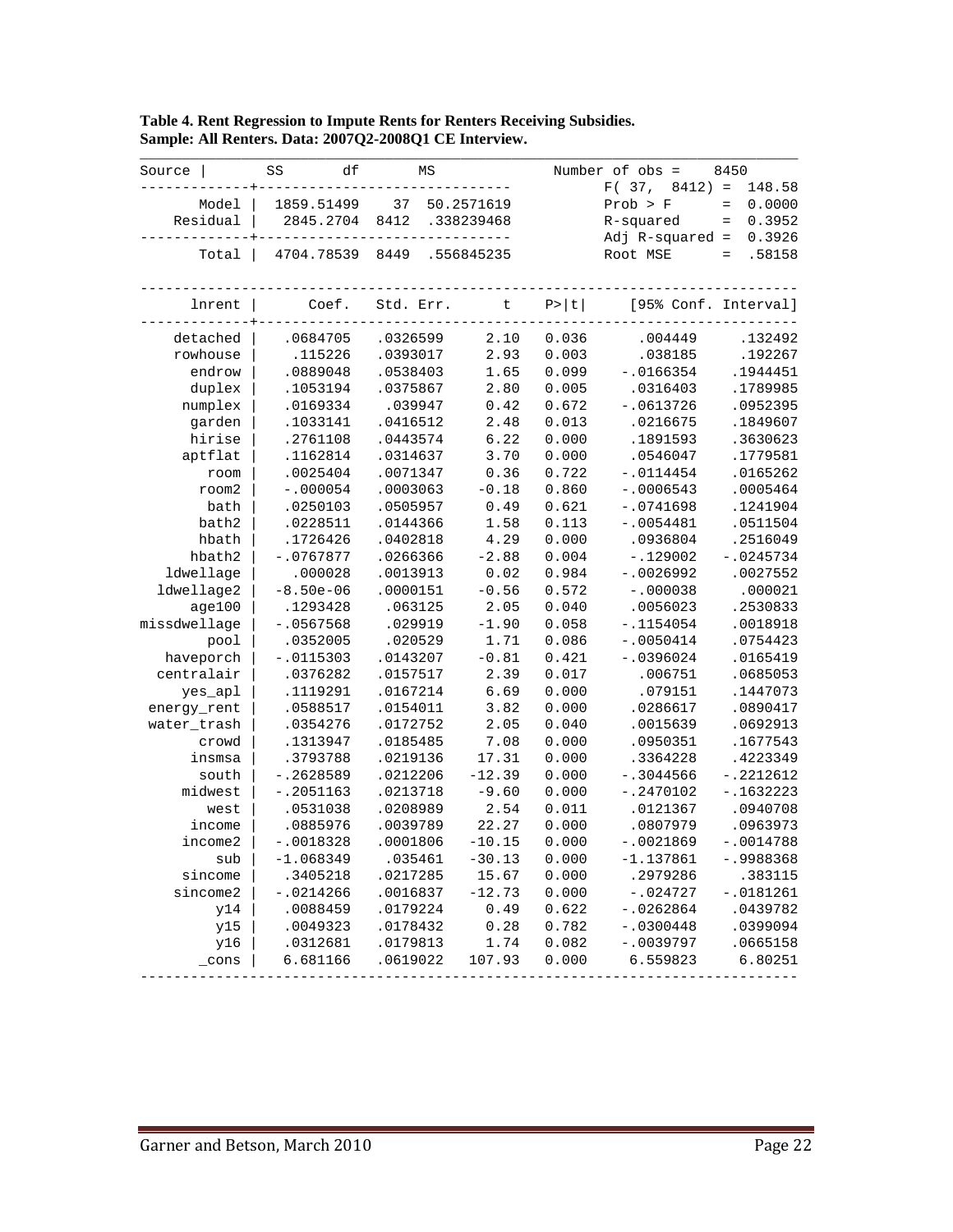| Source       | SS          | df        | ΜS         |        | Number of obs =<br>F(37,<br>$8474$ = | 8512<br>147.35            |
|--------------|-------------|-----------|------------|--------|--------------------------------------|---------------------------|
| Model        | 1929.58865  | 37        | 52.1510446 |        | Prob > F                             | 0.0000<br>$\quad =$       |
| Residual     | 2999.14665  | 8474      | .353923371 |        | R-squared                            | 0.3915<br>$\quad \  \  =$ |
|              |             |           |            |        | $Adj$ R-squared =                    | 0.3888                    |
| Total        | 4928.7353   | 8511      | .579101785 |        | Root MSE                             | .59491<br>$=$             |
|              |             |           |            |        |                                      |                           |
|              |             |           |            |        |                                      |                           |
| lnrent       | Coef.       | Std. Err. | $\sf t$    | P >  t | [95% Conf. Interval]                 |                           |
| detached     | .164759     | .033565   | 4.91       | 0.000  | .0989633                             | .2305547                  |
| rowhouse     | .2856371    | .0406355  | 7.03       | 0.000  | .2059817                             | .3652925                  |
| endrow       | .0906281    | .0543283  | 1.67       | 0.095  | $-.0158686$                          | .1971248                  |
| duplex       | .187639     | .0396763  | 4.73       | 0.000  | .1098637                             | .2654143                  |
| numplex      | .1440219    | .0413876  | 3.48       | 0.001  | .062892                              | .2251518                  |
| garden       | .1987008    | .043173   | 4.60       | 0.000  | .1140712                             | .2833303                  |
| hirise       | .2949598    | .044225   | 6.67       | 0.000  | .2082681                             | .3816515                  |
| aptflat      | .227994     | .0329749  | 6.91       | 0.000  | .1633553                             | .2926328                  |
| room         | $-.0111437$ | .0068083  | $-1.64$    | 0.102  | $-.0244896$                          | .0022022                  |
| room2        | .0007401    | .0001853  | 3.99       | 0.000  | .0003769                             | .0011033                  |
| bath         | .1581032    | .0354747  | 4.46       | 0.000  | .0885642                             | .2276423                  |
| bath2        | $-.015561$  | .0081785  | $-1.90$    | 0.057  | $-.0315929$                          | .0004709                  |
| hbath        | .0838336    | .0373953  | 2.24       | 0.025  | .0105297                             | .1571375                  |
| hbath2       | $-.0280153$ | .0238652  | $-1.17$    | 0.240  | $-.074797$                           | .0187664                  |
| ldwellage    | $-.0010068$ | .0013659  | $-0.74$    | 0.461  | $-.0036843$                          | .0016707                  |
| ldwellage2   | $2.41e-06$  | .0000142  | 0.17       | 0.866  | $-.0000255$                          | .0000303                  |
| age100       | .046852     | .0619721  | 0.76       | 0.450  | $-.0746285$                          | .1683325                  |
| missdwellage | $-.0626632$ | .0300031  | $-2.09$    | 0.037  | $-.1214767$                          | $-.0038497$               |
| pool         | $-.0186042$ | .0214136  | $-0.87$    | 0.385  | $-.06058$                            | .0233716                  |
| haveporch    | $-.0308105$ | .0147686  | $-2.09$    | 0.037  | $-.0597605$                          | $-.0018606$               |
| centralair   | .0116985    | .0157194  | 0.74       | 0.457  | $-.0191153$                          | .0425123                  |
| yes_apl      | .1264954    | .0168499  | 7.51       | 0.000  | .0934655                             | .1595253                  |
| energy_rent  | .0391883    | .0158278  | 2.48       | 0.013  | .008162                              | .0702146                  |
| water_trash  | .0396695    | .0173774  | 2.28       | 0.022  | .0056056                             | .0737334                  |
| crowd        | .104088     | .0199449  | 5.22       | 0.000  | .0649911                             | .143185                   |
| insmsa       | .4134749    | .0225587  | 18.33      | 0.000  | .3692543                             | .4576956                  |
| south        | $-.2146186$ | .021657   | $-9.91$    | 0.000  | $-.2570715$                          | $-.1721657$               |
| midwest      | $-.1633603$ | .0222127  | $-7.35$    | 0.000  | $-.2069027$                          | $-.1198179$               |
| west         | .0380344    | .0213727  | 1.78       | 0.075  | $-.0038613$                          | .0799301                  |
| income       | .1020135    | .0040153  | 25.41      | 0.000  | .0941425                             | .1098844                  |
| income2      | $-.0021504$ | .0001719  | $-12.51$   | 0.000  | $-.0024874$                          | $-.0018135$               |
| sub          | $-.7776943$ | .0314448  | $-24.73$   | 0.000  | $-.8393338$                          | $-.7160549$               |
| sincome      | .1303728    | .0151497  | 8.61       | 0.000  | .1006757                             | .1600698                  |
| sincome2     | $-.0049828$ | .0008009  | $-6.22$    | 0.000  | $-.0065528$                          | $-.0034128$               |
| y18          | $-.0110155$ | .0183705  | $-0.60$    | 0.549  | $-.0470262$                          | .0249951                  |
| y19          | .0427997    | .0182591  | 2.34       | 0.019  | .0070074                             | .078592                   |
| y20          | .0530409    | .0181977  | 2.91       | 0.004  | .017369                              | .0887128                  |
| _cons        | 6.516084    | .0611129  | 106.62     | 0.000  | 6.396288                             | 6.635881                  |
|              |             |           |            |        |                                      |                           |

**Table 5. Rent Regression to Impute Rents for Renters Receiving Subsidies. Sample: All Renters. Data: 2008Q2-2009Q1 CE Interview.**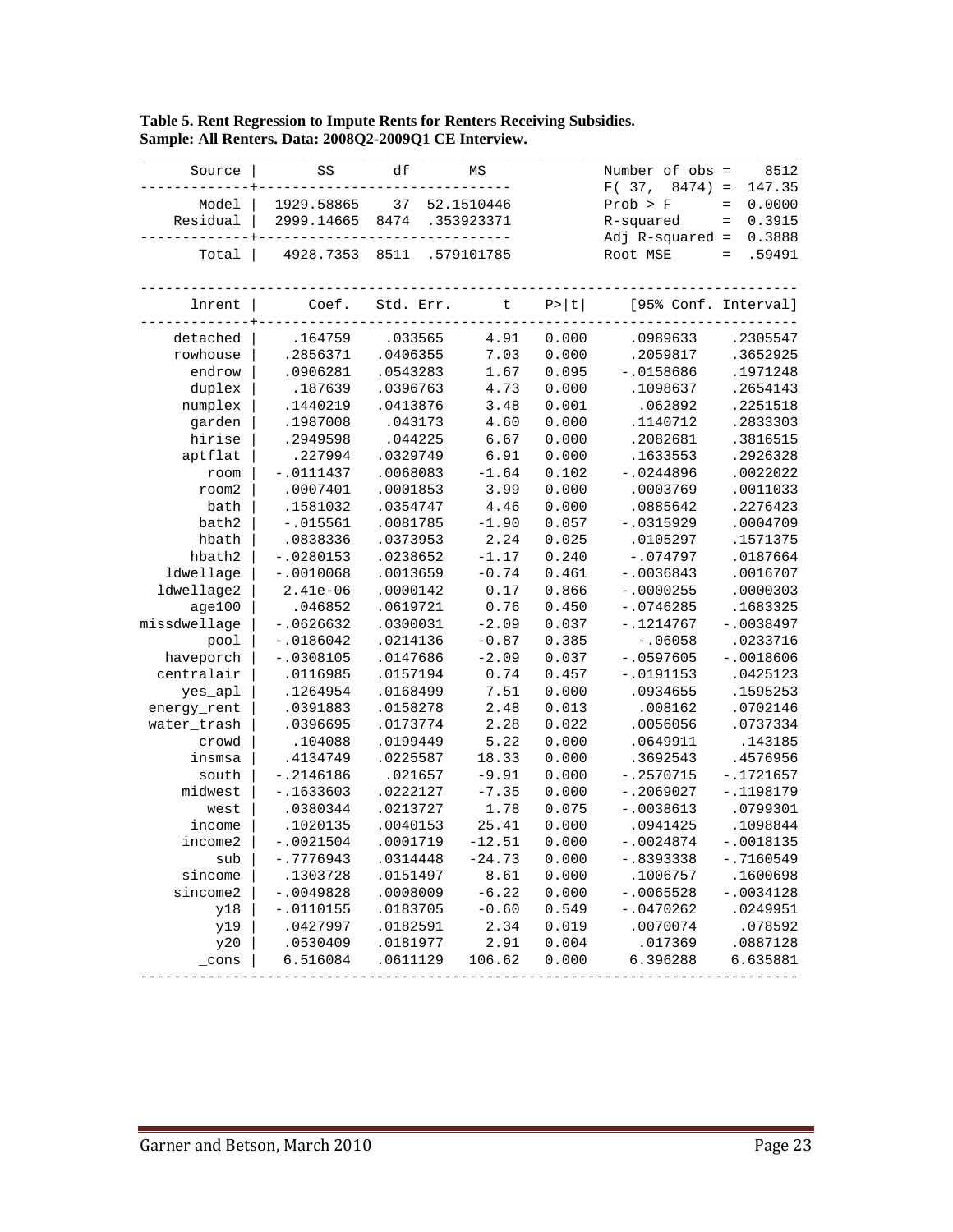|               |                         | <b>Expenditure Concept</b> |           |            |          |            |                |  |
|---------------|-------------------------|----------------------------|-----------|------------|----------|------------|----------------|--|
|               | 12 quarters of data for | Annual                     |           |            |          |            | <b>Housing</b> |  |
| <b>Series</b> | each threshold          | <b>Threshold</b>           | <b>CE</b> | <b>OOP</b> | OOP-Drop | OOP-Adjust | Consumption    |  |
|               | 200401-200604           |                            | \$21,864  | \$23,302   | \$24,828 | \$24,028   | \$25,667       |  |
|               | 200402-200701           | 2006                       | \$22,076  | \$23,522   | \$25,006 | \$24,237   | \$25,825       |  |
| 3             | 200403-200702           |                            | \$22,388  | \$23,847   | \$25,265 | \$24,525   | \$26,122       |  |
| 4             | 200404-200703           |                            | \$22,745  | \$24,173   | \$25,441 | \$24,763   | \$26,363       |  |
| 5             | 200501-200704           |                            | \$23,028  | \$24,432   | \$25,701 | \$25,014   | \$26,426       |  |
| 6             | 200502-200801           | 2007                       | \$23,244  | \$24,634   | \$25,894 | \$25,177   | \$26,491       |  |
|               | 200503-200802           |                            | \$23,331  | \$24,798   | \$26,146 | \$25,330   | \$26,488       |  |
| 8             | 200504-200803           |                            | \$23,519  | \$24,987   | \$26,399 | \$25,589   | \$26,543       |  |
| 9             | 200601-200804           |                            | \$23,535  | \$24,945   | \$26,384 | \$25,552   | \$26,426       |  |
| 10            | 200602-200901           | 2008                       | \$23,586  | \$24,990   | \$26,434 | \$25,595   | \$26,326       |  |

**Table 6. Reference Family (Two Adults with Two Children) Thresholds Updated by the Median (All Thresholds in December 2006 U.S. Dollars)**

Source: U.S. Consumer Expenditure Interview Survey public use data.

| Table 7. Reference Family (Two Adults with Two Children) Thresholds Updated by the 33rd Percentile (All |  |
|---------------------------------------------------------------------------------------------------------|--|
| Thresholds in December 2006 U.S. Dollars)                                                               |  |

|               |                                           |                     | <b>Expenditure Concept</b> |            |          |                   |                               |
|---------------|-------------------------------------------|---------------------|----------------------------|------------|----------|-------------------|-------------------------------|
| <b>Series</b> | 12 quarters of data for<br>each threshold | Annual<br>Threshold | <b>CE</b>                  | <b>OOP</b> | OOP-Drop | <b>OOP-Adjust</b> | <b>Housing</b><br>Consumption |
|               | 200401-200604                             |                     | \$21,864                   | \$23,302   | \$24,828 | \$24,028          | \$25,667                      |
| 2             | 200402-200701                             | 2006                | \$22,034                   | \$23,558   | \$25,015 | \$24,150          | \$25,841                      |
| 3             | 200403-200702                             |                     | \$22,300                   | \$23,814   | \$25,331 | \$24,428          | \$26,200                      |
| 4             | 2004Q4-2007Q3                             |                     | \$22,579                   | \$24,181   | \$25,601 | \$24,804          | \$26,561                      |
| 5             | 200501-200704                             |                     | \$22,853                   | \$24,474   | \$25,852 | \$25,126          | \$26,807                      |
| 6             | 200502-200801                             | 2007                | \$22,985                   | \$24,679   | \$26,023 | \$25,274          | \$26,917                      |
|               | 200503-200802                             |                     | \$23,173                   | \$24,887   | \$26,257 | \$25.513          | \$27,011                      |
| 8             | 200504-200803                             |                     | \$23,419                   | \$25,164   | \$26,561 | \$25,766          | \$27,106                      |
| 9             | 200601-200804                             |                     | \$23,537                   | \$25,242   | \$26,698 | \$25,877          | \$27,068                      |
| 10            | 200602-200901                             | 2008                | \$23,600                   | \$25,360   | \$26,892 | \$26,026          | \$27,125                      |

Source: U.S. Consumer Expenditure Interview Survey public use data.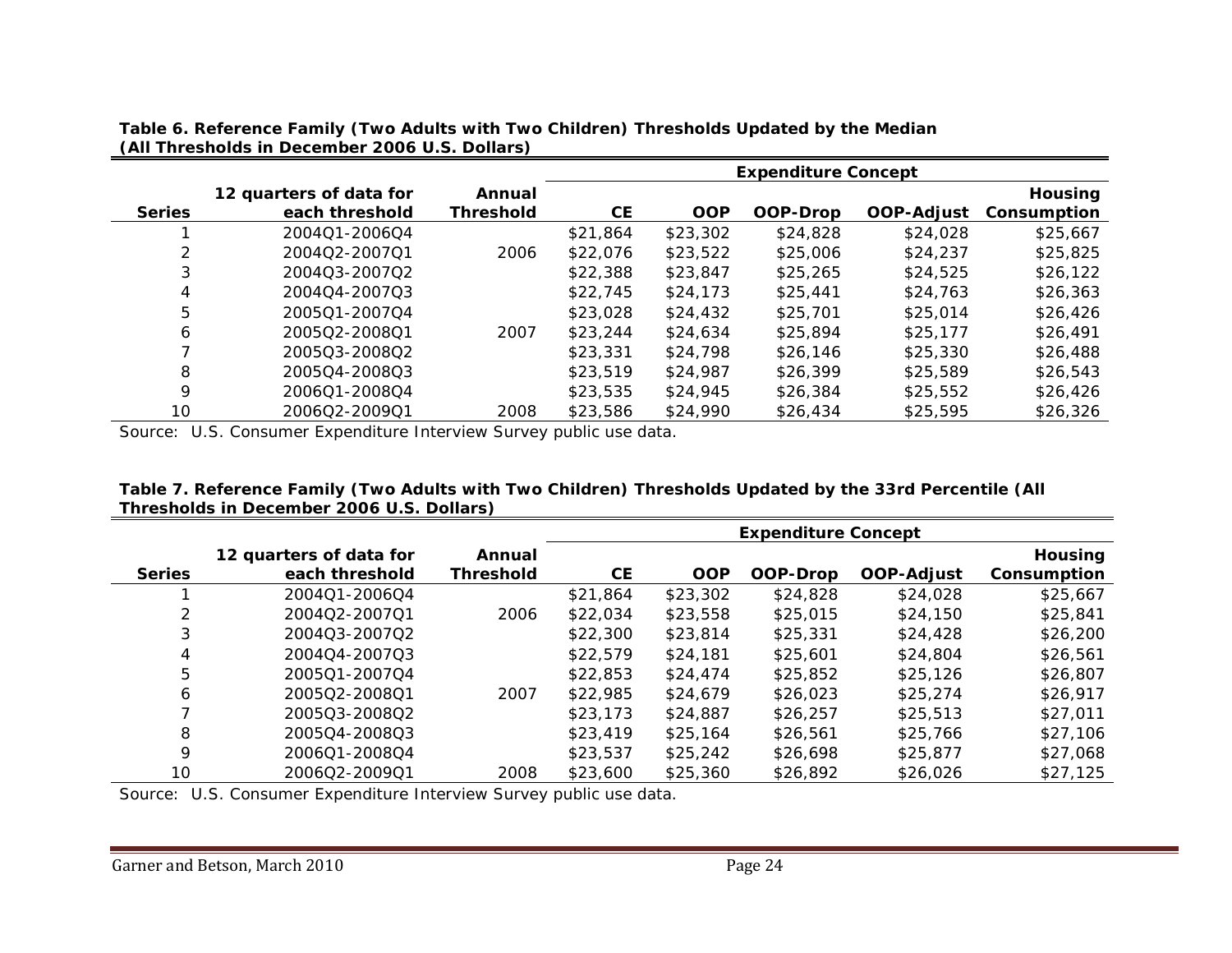**Table 8. Equivalized Reference Family (Two Adults with Two Children) Thresholds Updated by the Median Based on All Consumer Units (All Thresholds in December 2006 U.S. Dollars)**

|               |                         |                  | <b>Expenditure Concept</b> |            |             |               |                |
|---------------|-------------------------|------------------|----------------------------|------------|-------------|---------------|----------------|
|               | 12 quarters of data for | Annual           |                            |            | OOP-        | OOP-          | <b>Housing</b> |
| <b>Series</b> | each threshold          | <b>Threshold</b> | <b>CE</b>                  | <b>OOP</b> | <b>Drop</b> | <b>Adjust</b> | Consumption    |
|               | 200401-200604           |                  | 20712                      | 21540      | 25156.8     | 23572.8       | 26797.2        |
| 2             | 200402-200701           | 2006             | \$20,848                   | \$21,685   | \$25,322    | \$23,711      | \$26,933       |
| 3             | 200403-200702           |                  | \$21,064                   | \$21,912   | \$25,516    | \$23,971      | \$27.161       |
| 4             | 200404-200703           |                  | \$21,244                   | \$22,124   | \$25,688    | \$24,175      | \$27,366       |
| 5             | 200501-200704           |                  | \$21,446                   | \$22,331   | \$25,893    | \$24,407      | \$27,530       |
| 6             | 200502-200801           | 2007             | \$21,630                   | \$22,523   | \$26,074    | \$24,587      | \$27,653       |
|               | 200503-200802           |                  | \$21,814                   | \$22,732   | \$26,336    | \$24,803      | \$27,801       |
| 8             | 200504-200803           |                  | \$21,949                   | \$22,869   | \$26,496    | \$24,969      | \$27,852       |
| 9             | 2006Q1-2008Q4           |                  | \$22,027                   | \$22,993   | \$26,601    | \$25,068      | \$27,891       |
| 10            | 200602-200901           | 2008             | \$22,165                   | \$23,179   | \$26,745    | \$25,245      | \$27,946       |

Source: U.S. Consumer Expenditure Interview Survey public use data.

| Table 10. Equivalized Reference Family (Two Adults with Two Children) Thresholds Updated by the 33rd |
|------------------------------------------------------------------------------------------------------|
| Percentile Based on All Consumer Units (All Thresholds in December 2006 U.S. Dollars)                |

|               |                         |                  | <b>Expenditure Concept</b> |            |             |          |                |
|---------------|-------------------------|------------------|----------------------------|------------|-------------|----------|----------------|
|               | 12 quarters of data for | Annual           |                            |            | OOP-        | OOP-     | <b>Housing</b> |
| <b>Series</b> | each threshold          | <b>Threshold</b> | <b>CE</b>                  | <b>OOP</b> | <b>Drop</b> | Adjust   | Consumption    |
|               | 200401-200604           |                  | \$20,712                   | \$21,540   | \$25,157    | \$23,573 | \$26,797       |
|               | 200402-200701           | 2006             | \$20,840                   | \$21,670   | \$25,300    | \$23,695 | \$26,936       |
| 3             | 200403-200702           |                  | \$21,061                   | \$21,894   | \$25,506    | \$23,902 | \$27,148       |
| 4             | 200404-200703           |                  | \$21,247                   | \$22,096   | \$25,693    | \$24,106 | \$27,384       |
| 5             | 200501-200704           |                  | \$21,446                   | \$22,300   | \$25,904    | \$24,335 | \$27,584       |
| 6             | 200502-200801           | 2007             | \$21,599                   | \$22,481   | \$26,087    | \$24,491 | \$27,733       |
|               | 200503-200802           |                  | \$21,780                   | \$22,691   | \$26,280    | \$24,671 | \$27,899       |
| 8             | 200504-200803           |                  | \$21,929                   | \$22,855   | \$26,466    | \$24,835 | \$27,976       |
| 9             | 200601-200804           |                  | \$22,027                   | \$22,986   | \$26,593    | \$24,976 | \$28,020       |
| 10            | 2006Q2-2009Q1           | 2008             | \$22,145                   | \$23,143   | \$26,758    | \$25,133 | \$28,110       |

Source: U.S. Consumer Expenditure Interview Survey public use data.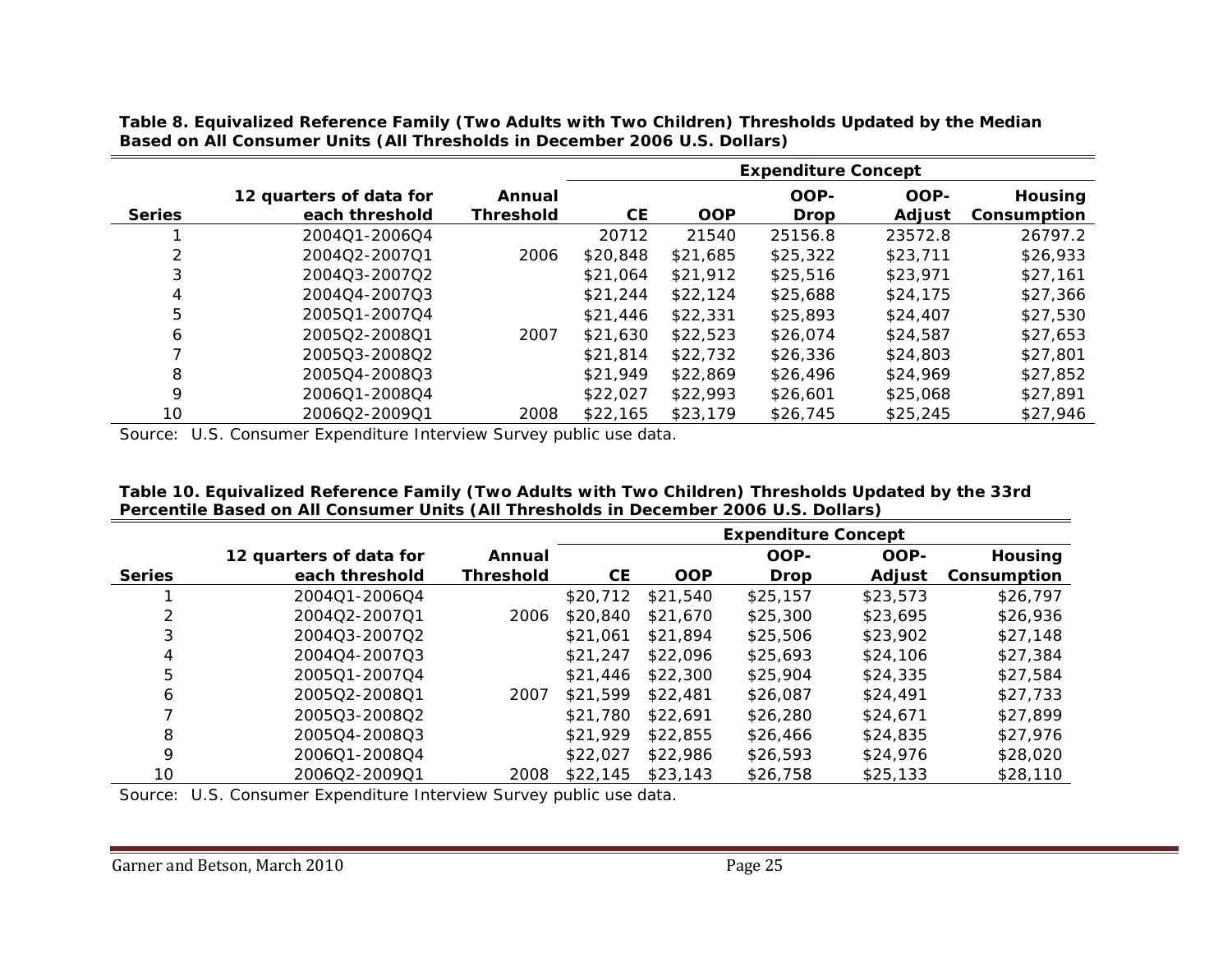





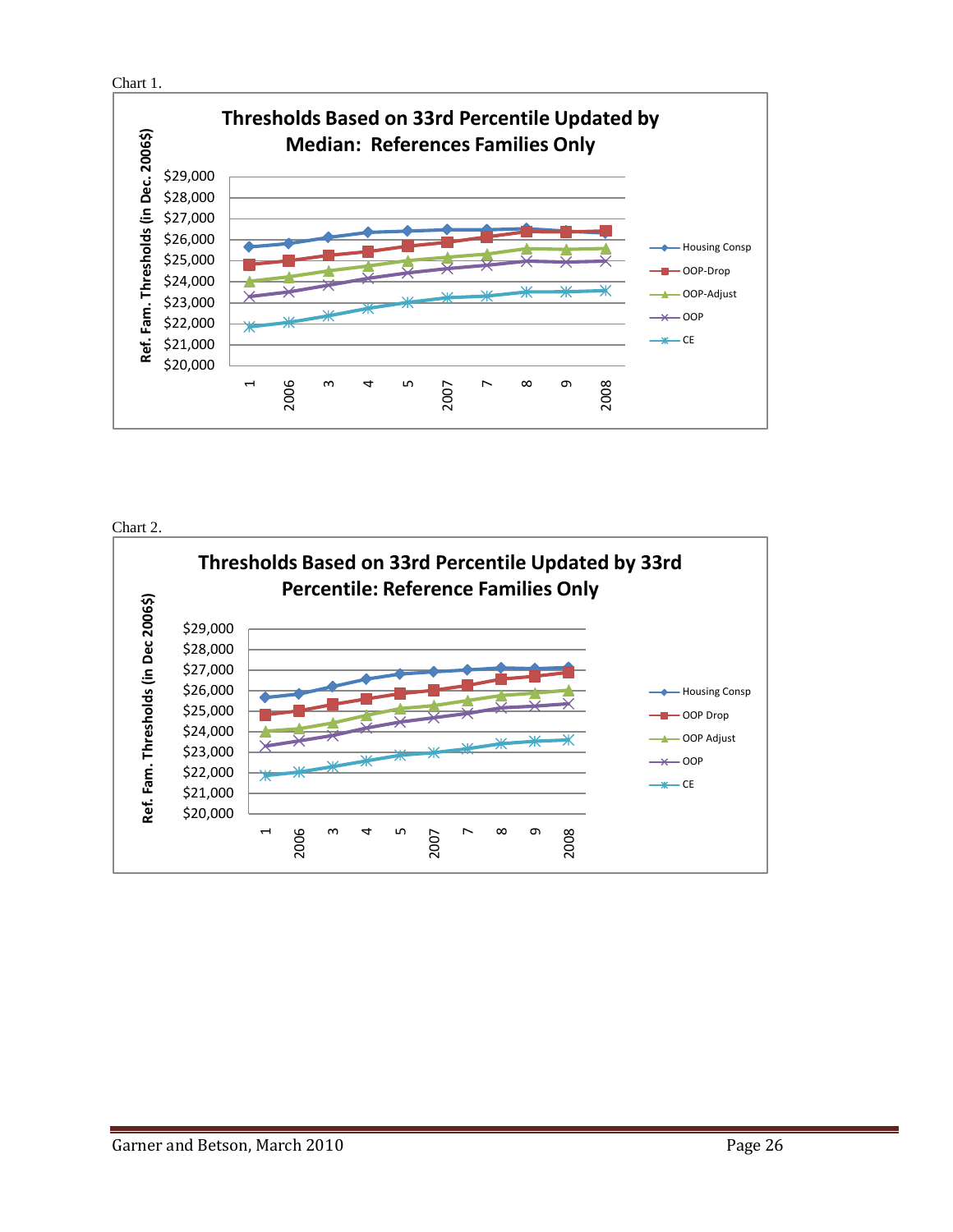



Chart 4.